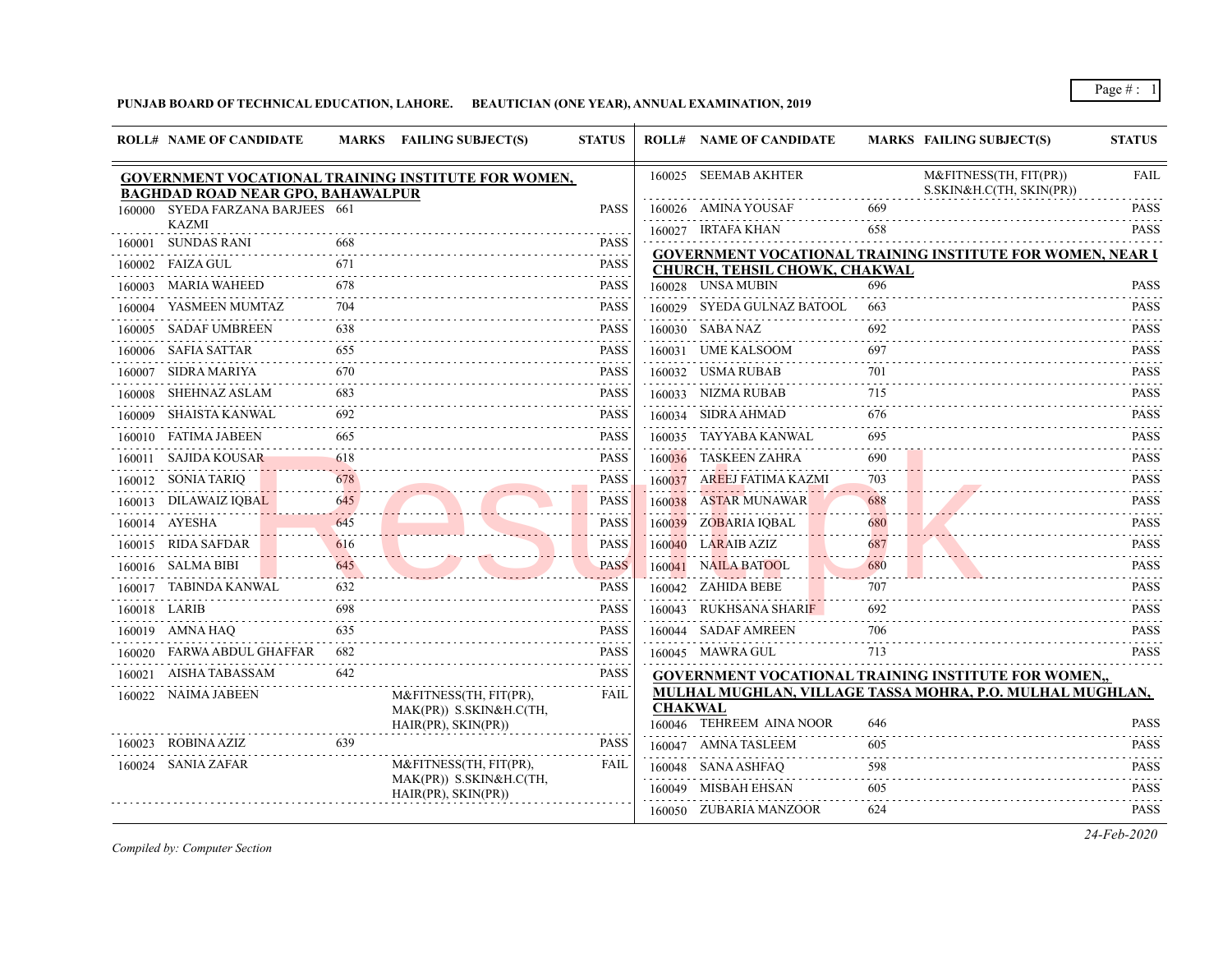**PUNJAB BOARD OF TECHNICAL EDUCATION, LAHORE. BEAUTICIAN (ONE YEAR), ANNUAL EXAMINATION, 2019**

|        | <b>ROLL# NAME OF CANDIDATE</b>         |     | MARKS FAILING SUBJECT(S)                                        | <b>STATUS</b>                                                                                                                                                                                                                                                                                                                                                                                                                             | <b>ROLL# NAME OF CANDIDATE</b> | <b>MARKS FAILING SUBJECT(S)</b>                                       | <b>STATUS</b>                                                                                                                                                                                                       |
|--------|----------------------------------------|-----|-----------------------------------------------------------------|-------------------------------------------------------------------------------------------------------------------------------------------------------------------------------------------------------------------------------------------------------------------------------------------------------------------------------------------------------------------------------------------------------------------------------------------|--------------------------------|-----------------------------------------------------------------------|---------------------------------------------------------------------------------------------------------------------------------------------------------------------------------------------------------------------|
|        | 160051 RUKHSAR NASIR                   | 612 |                                                                 | <b>PASS</b>                                                                                                                                                                                                                                                                                                                                                                                                                               | 160077 SANIA MANSHA            | 714                                                                   | <b>PASS</b><br>2.2.2.2.2.2                                                                                                                                                                                          |
|        | 160052 MARSIYA WAHEED                  | 600 |                                                                 | PASS                                                                                                                                                                                                                                                                                                                                                                                                                                      | 160078 MEHWISH SHABBIR         | 707                                                                   | <b>PASS</b><br>.                                                                                                                                                                                                    |
| 160053 | MUNNAZA TABBASSUM                      | 605 |                                                                 | <b>PASS</b>                                                                                                                                                                                                                                                                                                                                                                                                                               | 160079 SAMIA RIAZ              | 708                                                                   | <b>PASS</b>                                                                                                                                                                                                         |
|        | 160054 SIDRA MEHMOOD                   | 614 |                                                                 | <b>PASS</b>                                                                                                                                                                                                                                                                                                                                                                                                                               | 160080 KOMAL JAFAR             | 712                                                                   | <b>PASS</b>                                                                                                                                                                                                         |
|        | 160055 SHIZRA ZAHID                    | 620 |                                                                 | <b>PASS</b>                                                                                                                                                                                                                                                                                                                                                                                                                               |                                | <b>FASHION INSTITUTE OF TECHNOLOGY, 15/G ROAD, NEAR DR. ASHRAF EY</b> |                                                                                                                                                                                                                     |
|        | 160056 KOMAL IRAM                      | 622 |                                                                 | <b>PASS</b>                                                                                                                                                                                                                                                                                                                                                                                                                               |                                | HOSPITAL, GULSHAN IQBAL COLONY, CHISHTIAN                             |                                                                                                                                                                                                                     |
| 160057 | RIDA BIBI                              | 620 |                                                                 | .<br><b>PASS</b>                                                                                                                                                                                                                                                                                                                                                                                                                          | 160081 SHAISTA TANVEER         | 630                                                                   | <b>PASS</b><br>.                                                                                                                                                                                                    |
|        | 160058 SABA HASSAN                     | 659 |                                                                 | <b>PASS</b>                                                                                                                                                                                                                                                                                                                                                                                                                               | 160082 ASMA KOUSAR             | 594                                                                   | <b>PASS</b>                                                                                                                                                                                                         |
|        | 160059 SANA TARIQ                      | 608 |                                                                 | $\label{eq:2.1} \begin{array}{cccccccccc} \mathbf{1} & \mathbf{1} & \mathbf{1} & \mathbf{1} & \mathbf{1} & \mathbf{1} & \mathbf{1} & \mathbf{1} & \mathbf{1} & \mathbf{1} & \mathbf{1} & \mathbf{1} & \mathbf{1} & \mathbf{1} & \mathbf{1} & \mathbf{1} & \mathbf{1} & \mathbf{1} & \mathbf{1} & \mathbf{1} & \mathbf{1} & \mathbf{1} & \mathbf{1} & \mathbf{1} & \mathbf{1} & \mathbf{1} & \mathbf{1} & \mathbf{1} & \mathbf{1}$<br>PASS | 160083 RUBINA ILYAS            | 663                                                                   | PASS                                                                                                                                                                                                                |
|        |                                        |     | <b>GOVERNMENT VOCATIONAL TRAINING INSTITUTE FOR WOMEN, RAJA</b> |                                                                                                                                                                                                                                                                                                                                                                                                                                           | 160084 AIMEN NOREEN            | 613                                                                   | <b>PASS</b>                                                                                                                                                                                                         |
|        | <b>WALA NEAR BANDH MASJID, CHINIOT</b> |     |                                                                 |                                                                                                                                                                                                                                                                                                                                                                                                                                           | 160085 HAFEEZAN                | 671                                                                   | <b>PASS</b>                                                                                                                                                                                                         |
|        | 160060 AQSA AHMAD                      | 705 |                                                                 | PASS                                                                                                                                                                                                                                                                                                                                                                                                                                      |                                | GOVERNMENT VOCATIONAL TRAINING INSTITUTE FOR WOMEN, BLOCK             |                                                                                                                                                                                                                     |
|        | 160061 INSHA IQBAL                     | 705 |                                                                 | <b>PASS</b>                                                                                                                                                                                                                                                                                                                                                                                                                               | 160086 AZMAT KALSOOM           | NO. 9 NEAR D.H.Q HOSPITAL RAILWAY ROAD, DERA GHAZI KHAN<br>685        | <b>PASS</b>                                                                                                                                                                                                         |
|        | 160062 SOBIA RAZA                      |     |                                                                 | <b>PASS</b>                                                                                                                                                                                                                                                                                                                                                                                                                               | 160087 NUSRAT KALSOOM          | 692                                                                   | <b>PASS</b>                                                                                                                                                                                                         |
|        | 160063 HALEEMA BIBI                    | 709 |                                                                 | <b>PASS</b>                                                                                                                                                                                                                                                                                                                                                                                                                               | 160088 MARINA JAVED            | 677                                                                   | <b>PASS</b>                                                                                                                                                                                                         |
| 160064 | <b>IRAM SHAHZADI</b>                   | 700 |                                                                 | <b>PASS</b>                                                                                                                                                                                                                                                                                                                                                                                                                               | 160089 SHAGUFTA HAFEEZ         |                                                                       | <b>PASS</b>                                                                                                                                                                                                         |
| 160065 | FAZEELAT NASI <mark>R</mark>           | 699 |                                                                 | <b>PASS</b>                                                                                                                                                                                                                                                                                                                                                                                                                               |                                | 668<br>2 1                                                            | $\frac{1}{2} \left( \frac{1}{2} \right) \left( \frac{1}{2} \right) \left( \frac{1}{2} \right) \left( \frac{1}{2} \right) \left( \frac{1}{2} \right) \left( \frac{1}{2} \right)$                                     |
|        | 160066 ANBREEN                         | 712 |                                                                 | .<br><b>PASS</b>                                                                                                                                                                                                                                                                                                                                                                                                                          | 160090 SABA ISMAIL             | 666                                                                   | <b>PASS</b><br>.                                                                                                                                                                                                    |
|        | 160067 RABIA BATOOL                    | 702 |                                                                 | .<br><b>PASS</b>                                                                                                                                                                                                                                                                                                                                                                                                                          | 160091 NAZIA MUSHTAQ           | 667<br>.                                                              | <b>PASS</b>                                                                                                                                                                                                         |
| 160068 | ZEENAT ANWAR                           | 698 |                                                                 | .<br><b>PASS</b>                                                                                                                                                                                                                                                                                                                                                                                                                          | 160092 SUMAIRA BASHIR          | 657                                                                   | <b>PASS</b>                                                                                                                                                                                                         |
|        | 160069 RIDA NASIR                      |     | M&FITNESS(TH, FIT(PR),                                          | <b>FAIL</b>                                                                                                                                                                                                                                                                                                                                                                                                                               | 160093 SAIMA ISMAIL            | 645                                                                   | <b>PASS</b>                                                                                                                                                                                                         |
|        |                                        |     | FIT(SE), MAK(PR), MAK(SE))                                      |                                                                                                                                                                                                                                                                                                                                                                                                                                           | 160094 SADIA HAFEEZ            |                                                                       | <b>FULL FAIL</b>                                                                                                                                                                                                    |
|        |                                        |     | S.SKIN&H.C(HAIR(PR),<br>HAIR(SE), SKIN(PR), SKIN(SE))           |                                                                                                                                                                                                                                                                                                                                                                                                                                           | 160095 SONIA AKRAM             | 675                                                                   | <b>PASS</b><br>.                                                                                                                                                                                                    |
|        | 160070 UMM-E-RUBAB                     | 699 |                                                                 | <b>PASS</b>                                                                                                                                                                                                                                                                                                                                                                                                                               | 160096 NAYAB FATIMA            | 670                                                                   | <b>PASS</b>                                                                                                                                                                                                         |
|        | 160071 NOSHEEN QAMAR                   | 705 |                                                                 | $\omega$ is a set of<br><b>PASS</b>                                                                                                                                                                                                                                                                                                                                                                                                       | 160097 ASIA MAHER              | 672                                                                   | <b>PASS</b><br>.                                                                                                                                                                                                    |
|        | 160072 ANAM HAFEEZ                     | 716 |                                                                 | PASS                                                                                                                                                                                                                                                                                                                                                                                                                                      | 160098 NIMRA SALEEM            | 671                                                                   | <b>PASS</b>                                                                                                                                                                                                         |
|        | 160073 SADIA NAWAZ                     | 702 |                                                                 | .<br><b>PASS</b>                                                                                                                                                                                                                                                                                                                                                                                                                          | 160099 SAIMA GULL              | 670                                                                   | <b>PASS</b>                                                                                                                                                                                                         |
|        | 160074 ZURAIQA HOOR                    |     |                                                                 | .<br><b>PASS</b>                                                                                                                                                                                                                                                                                                                                                                                                                          | 160100 SHAISTA ASLAM           | 674                                                                   | <b>PASS</b><br><u>.</u>                                                                                                                                                                                             |
|        | 160075 MEHWISH IQBAL                   |     |                                                                 | .<br><b>ABSENT</b>                                                                                                                                                                                                                                                                                                                                                                                                                        | 160101 RABIA SAEED             | 658                                                                   | <b>PASS</b>                                                                                                                                                                                                         |
|        | 160076 MALAIKA SHEHZADI                | 711 |                                                                 | .<br><b>PASS</b>                                                                                                                                                                                                                                                                                                                                                                                                                          | 160102 SANA FATIMA             | 666                                                                   | <b>PASS</b><br>$\mathcal{L}^{\mathcal{A}}\left( \mathcal{A}^{\mathcal{A}}\right) \mathcal{L}^{\mathcal{A}}\left( \mathcal{A}^{\mathcal{A}}\right) \mathcal{L}^{\mathcal{A}}\left( \mathcal{A}^{\mathcal{A}}\right)$ |
|        |                                        |     |                                                                 |                                                                                                                                                                                                                                                                                                                                                                                                                                           | 160103 SEHRISH MUSHTAQ         | 669                                                                   | <b>PASS</b>                                                                                                                                                                                                         |

*Compiled by: Computer Section*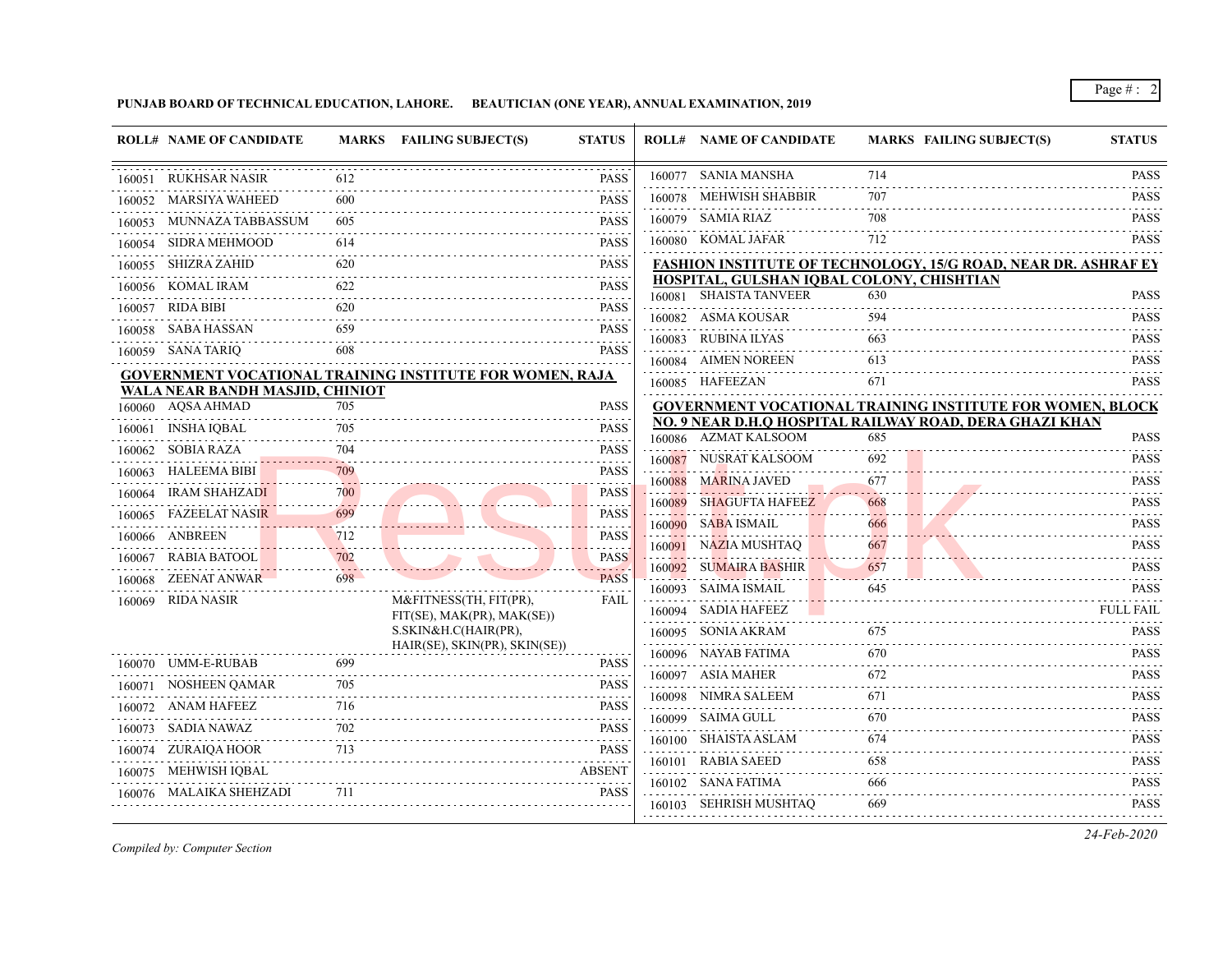**PUNJAB BOARD OF TECHNICAL EDUCATION, LAHORE. BEAUTICIAN (ONE YEAR), ANNUAL EXAMINATION, 2019**

|              | <b>ROLL# NAME OF CANDIDATE</b>            |                             | MARKS FAILING SUBJECT(S)<br><b>STATUS</b>                         | <b>ROLL# NAME OF CANDIDATE</b> | <b>MARKS FAILING SUBJECT(S)</b>                     | <b>STATUS</b>                                |
|--------------|-------------------------------------------|-----------------------------|-------------------------------------------------------------------|--------------------------------|-----------------------------------------------------|----------------------------------------------|
|              | 160104 RUQAYYA KHURSHID                   | 669                         | <b>PASS</b>                                                       | 160132 HAJRAH AKRAM            | 674                                                 | <b>PASS</b>                                  |
|              | 160105 FIRDOUS NAZ                        | 662                         | <b>PASS</b>                                                       | 160133 RUKHSHNDA               | 638                                                 | .<br><b>PASS</b>                             |
|              | 160106 KASHMALA NASEEM                    | 646                         | <b>PASS</b>                                                       | 160134 MUBEEN AFTAB            | 647                                                 | <b>PASS</b>                                  |
|              | 160107 SHEEMA SALAH UD DIN                | 669                         | <b>PASS</b>                                                       | 160135 AYSHA RIASAT            | 640                                                 | <b>PASS</b>                                  |
|              | 160108 SIDRA KANWAL                       | 640                         | <b>PASS</b>                                                       | 160136 SADAF                   | 661                                                 | <b>PASS</b>                                  |
|              | 160109 HINA AKHTAR                        | 659                         | <b>PASS</b>                                                       | 160137 GUL E LALA              | 670                                                 | <b>PASS</b>                                  |
|              |                                           |                             | <b>GOVERNMENT VOCATIONAL TRAINING INSTITUTE FOR WOMEN, STREET</b> | 160138 ESHA                    | 662                                                 | .<br><b>PASS</b>                             |
|              | <b>NO. 2, BIG CIVIL LINES, GUJRANWALA</b> |                             |                                                                   | 160139 MUBEEN AZEEM            | 673                                                 | $\omega$ is a set of $\omega$<br><b>PASS</b> |
|              | 160110 FARIDA AFZAL                       | 654                         | <b>PASS</b>                                                       | 160140 MARYAM RAFIQUE          | 673                                                 | <b>PASS</b>                                  |
|              | 160111 NAZISH NAEEM                       | 641                         | <b>PASS</b>                                                       | 160141 MAHRUKH                 | 669                                                 | .<br><b>PASS</b>                             |
|              | 160112 NABEELA                            | 655                         | <b>PASS</b><br>.                                                  | 160142 MISBHA NAZ              | 679                                                 | <b>PASS</b>                                  |
|              | 160113 SAIMA IQBAL                        | 669                         | <b>PASS</b>                                                       | 160143 SANA ASLAM              | 667                                                 | <b>PASS</b>                                  |
| 160114       | ZAINAB NAHEED                             | 649                         | <b>PASS</b>                                                       | 160144 FARAH NAZ               | 659                                                 | .<br><b>PASS</b>                             |
|              | 160115 HINADIA REHMAN                     | 656                         | <b>PASS</b>                                                       | 160145 SAIRA BANO              | 681                                                 | .<br><b>PASS</b>                             |
|              | 160116 MEHWISH ADREES                     | 640                         | <b>PASS</b><br>2.2.2.2.2                                          |                                | GOVERNMENT VOCATIONAL TRAINING INSTITUTE FOR WOMEN, |                                              |
|              | 160117 AYESHA BASHIR                      | 633<br>$\sim$ $\sim$ $\sim$ | <b>PASS</b><br>2.2.2.2.2                                          | <b>RAHWALI, GUJRANWALA</b>     |                                                     |                                              |
|              | 160118 SHAISTA YASMIN                     | 633                         | <b>PASS</b>                                                       | 160146 KHATEEBA AKRAM          | 593                                                 | <b>PASS</b>                                  |
|              | 160119 ZAMRA PARVEEN                      | 666                         | <b>PASS</b>                                                       | 160147 ZARA ASHRAF             | 590                                                 | <b>PASS</b>                                  |
|              | 160120 SAIMA ZAFAR                        | 678                         | <b>PASS</b>                                                       | 160148 ASMA FAIZ               | 555                                                 | <b>PASS</b><br>.                             |
| 160121 FAIZA |                                           | 703                         | <b>PASS</b>                                                       | 160149 NADRA                   | 620                                                 | <b>PASS</b>                                  |
|              | 160122 SUMERAH JABEEN                     | 666                         | <b>PASS</b>                                                       | 160150 RIMSHA                  | 576                                                 | <b>PASS</b>                                  |
|              | 160123 NAGMA NOREEN                       | 673                         | <b>PASS</b>                                                       | 160151 TANZEELA SHEHZADI       | 591                                                 | <b>PASS</b><br>.                             |
| 160124 IQRA  |                                           | 661                         | <b>PASS</b>                                                       | 160152 ANIQA REHMAN            | 637                                                 | <b>PASS</b><br>.                             |
|              | 160125 UMBER MUHBAT                       | 656                         | <b>PASS</b>                                                       | 160153 AQSA TALIB              | 606                                                 | <b>PASS</b><br>.                             |
|              | 160126 NADIA PERVEEN                      | 667                         | <b>PASS</b>                                                       | 160154 FAREEHA                 | 665                                                 | <b>PASS</b>                                  |
|              | 160127 SUMAN                              | 658                         | <b>PASS</b>                                                       | 160155 KINZA AHSAN             | 582                                                 | <b>PASS</b><br>.                             |
|              | 160128 AIMA AYYOUB                        | 643                         | <b>PASS</b><br>.                                                  | 160156 AIMAN SHAKOOR           | 686                                                 | <b>PASS</b><br>.                             |
|              | 160129 KHALIDA                            | 663                         | <b>PASS</b>                                                       | 160157 AQSA NOREEN             | 648                                                 | <b>PASS</b>                                  |
|              | 160130 AMINA ARIF                         | 680                         | <b>PASS</b><br>.                                                  | 160158 ZAINAB BIBI             | 607                                                 | <b>PASS</b><br>.                             |
|              | 160131 SHAHIDA PERVEEN                    | 688                         | <b>PASS</b>                                                       | 160159 NISHA YAQOOB            | 529                                                 | <b>PASS</b>                                  |

*Compiled by: Computer Section*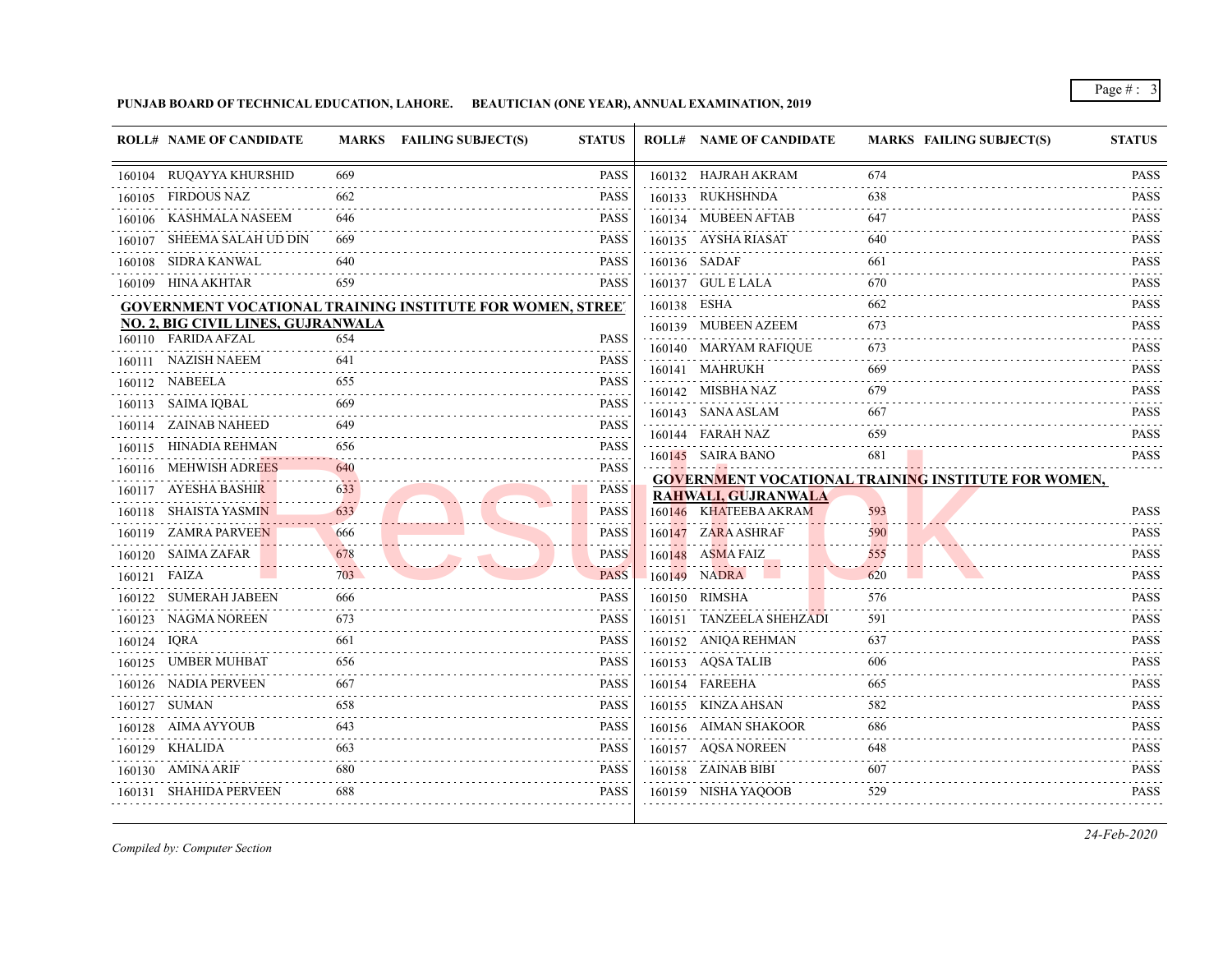**PUNJAB BOARD OF TECHNICAL EDUCATION, LAHORE. BEAUTICIAN (ONE YEAR), ANNUAL EXAMINATION, 2019**

|        | <b>ROLL# NAME OF CANDIDATE</b>                                   |     | MARKS FAILING SUBJECT(S)                                          | <b>STATUS</b>                                                                                                                                                                               |        | <b>ROLL# NAME OF CANDIDATE</b>                                |     | <b>MARKS FAILING SUBJECT(S)</b>                                 | <b>STATUS</b>                   |
|--------|------------------------------------------------------------------|-----|-------------------------------------------------------------------|---------------------------------------------------------------------------------------------------------------------------------------------------------------------------------------------|--------|---------------------------------------------------------------|-----|-----------------------------------------------------------------|---------------------------------|
|        | 160160 NUDRAT IRFAN                                              | 690 |                                                                   | <b>PASS</b>                                                                                                                                                                                 |        | 160186 SALMA BIBI                                             | 693 |                                                                 | <b>PASS</b>                     |
| 160161 | MARYAM AKRAM                                                     | 650 |                                                                   | PASS                                                                                                                                                                                        |        | 160187 SUMAIRA MUSTAFA                                        | 657 |                                                                 | .<br><b>PASS</b>                |
| 160162 | FARHAT DEEBA                                                     | 563 |                                                                   | <b>PASS</b>                                                                                                                                                                                 |        | 160188 MUAZMA NAWAZ                                           | 665 |                                                                 | <b>PASS</b>                     |
| 160163 | <b>IRAM SHAHZADI</b>                                             | 518 |                                                                   | <b>PASS</b>                                                                                                                                                                                 |        | 160189 SYEDA SAMRA BATOOL                                     | 629 |                                                                 | <b>PASS</b>                     |
|        | 160164 JAVERIA HAFEEZ                                            | 530 |                                                                   | PASS                                                                                                                                                                                        |        | 160190 SAIMA BATOOL                                           | 636 |                                                                 | <b>PASS</b>                     |
|        | 160165 AYESHA SADDEQA                                            | 544 |                                                                   | PASS                                                                                                                                                                                        |        | 160191 SARWAT SHAHEEN                                         | 671 |                                                                 | <b>PASS</b>                     |
|        | 160166 BUSHRA SHAHZADI                                           | 639 |                                                                   | <b>PASS</b>                                                                                                                                                                                 |        | 160192 QURAT-UL-AIN                                           | 666 |                                                                 | $-1 - 1 - 1 - 1$<br><b>PASS</b> |
|        | 160167 ATIYA BIBI                                                | 542 |                                                                   | <b>PASS</b>                                                                                                                                                                                 |        | 160193 RUKHSANA SHAHEEN                                       | 655 |                                                                 | .<br><b>PASS</b>                |
|        |                                                                  |     | <b>GOVT. COLLEGE OF TECHNOLOGY FOR WOMEN,, SHAH JAHANGIR ROAI</b> |                                                                                                                                                                                             |        | 160194 SAIMA KANWAL                                           | 651 |                                                                 | <b>PASS</b>                     |
|        | <b>NEAR POLICE STATION SADDAR,, GUJRAT</b><br>160168 BISMA TARIQ | 658 |                                                                   | <b>PASS</b>                                                                                                                                                                                 |        | 160195 MEHVISH NOREEN                                         | 663 |                                                                 | <b>PASS</b>                     |
|        | 160169 AMINA TARIQ                                               | 683 |                                                                   | <b>PASS</b>                                                                                                                                                                                 |        | 160196 ABIDA NAZAR                                            | 678 |                                                                 | .<br>PASS                       |
|        | 160170 SAIMA RASHEED                                             | 676 |                                                                   | <b>PASS</b>                                                                                                                                                                                 |        | <b>MUHAMMAD</b><br>160197 SHABANA KAUSAR                      | 639 |                                                                 | .<br>PASS                       |
|        | 160171 ALIZA BATOOL                                              | 662 |                                                                   | <b>PASS</b>                                                                                                                                                                                 |        | 160198 FEHMEEDAH SATTAR                                       | 659 |                                                                 | <b>PASS</b>                     |
|        | 160172 MAFIA ZAFAR                                               | 665 |                                                                   | <b>PASS</b>                                                                                                                                                                                 |        | 160199 SAMINA YASMEEN                                         | 625 |                                                                 | <b>PASS</b>                     |
|        | 160173 FAIZA AMBREEN                                             | 671 |                                                                   | <b>PASS</b>                                                                                                                                                                                 | 160200 | <b>UMME HABIBA</b>                                            | 637 |                                                                 | <b>PASS</b>                     |
|        | 160174 ANILA ZAFAR                                               | 676 |                                                                   | <b>PASS</b>                                                                                                                                                                                 |        | 160201 GOSHA ZREEN                                            | 632 |                                                                 | <b>PASS</b>                     |
|        | 160175 UM-E-KALSOOM                                              |     | M&FITNESS(TH, FIT(PR),                                            | FAIL                                                                                                                                                                                        | 160202 | SAIMA PARVEEN                                                 | 654 |                                                                 | .<br><b>PASS</b>                |
|        |                                                                  |     | MAK(PR)) S.SKIN&H.C(TH,<br>HAIR(PR), SKIN(PR))                    |                                                                                                                                                                                             |        | 160203 UZERA ZAFAR                                            | 632 |                                                                 | .<br><b>PASS</b>                |
|        | 160176 MOBEEN TABUSAM                                            | 669 |                                                                   | <b>PASS</b>                                                                                                                                                                                 |        | 160204 SADIA GUL                                              | 617 |                                                                 | <b>PASS</b>                     |
|        | 160177 AMINA ZERE                                                | 667 |                                                                   | <b>PASS</b>                                                                                                                                                                                 |        | 160205 ZAHRA NASEEM                                           | 661 |                                                                 | PASS                            |
| 160178 | NOUREENA KOUSAR                                                  | 653 |                                                                   | <b>PASS</b>                                                                                                                                                                                 |        |                                                               |     | <b>GOVERNMENT VOCATIONAL TRAINING INSTITUTE FOR WOMEN, NEAR</b> |                                 |
| 160179 | ISHRAT AHSAN                                                     | 676 |                                                                   | $\mathcal{L}^{\mathcal{A}}\left( \mathcal{L}^{\mathcal{A}}\left( \mathcal{L}^{\mathcal{A}}\right) \right) =\mathcal{L}^{\mathcal{A}}\left( \mathcal{L}^{\mathcal{A}}\right)$<br><b>PASS</b> |        | <b>MAHDI HOUSE 4 CIVIL LINE, JHELUM</b><br>160206 IQRA PERVEZ | 585 |                                                                 | <b>PASS</b>                     |
|        | 160180 ZAINIB                                                    | 687 |                                                                   | PASS                                                                                                                                                                                        |        | 160207 ZUNAIRA ILYAS                                          |     | M&FITNESS(TH, FIT(PR),                                          | <b>FAIL</b>                     |
| 160181 | KANIZA ARSHAD                                                    | 673 |                                                                   | <b>PASS</b>                                                                                                                                                                                 |        |                                                               |     | MAK(PR)) S.SKIN&H.C(TH,                                         |                                 |
| 160182 | AYESHA SALEEM                                                    | 664 |                                                                   | <b>PASS</b>                                                                                                                                                                                 |        |                                                               |     | $HAIR(PR)$ , $SKIN(PR)$                                         |                                 |
|        | 160183 TABBASSAM                                                 | 656 |                                                                   | <b>PASS</b>                                                                                                                                                                                 |        | 160208 SYEDA HINA ZIA                                         | 627 |                                                                 | <b>PASS</b>                     |
|        |                                                                  |     | <b>GOVERNMENT VOCATIONAL TRAINING INSTITUTE FOR WOMEN,</b>        |                                                                                                                                                                                             | 160209 | PARVEEN KOUSAR                                                | 584 |                                                                 | <b>PASS</b>                     |
|        | <b>SATTELITE TOWN, JHANG</b>                                     |     |                                                                   |                                                                                                                                                                                             |        | 160210 ISMA TAYYAB                                            | 611 |                                                                 | <b>PASS</b>                     |
|        | 160184 NOSHEEN ALI                                               | 689 |                                                                   | <b>PASS</b>                                                                                                                                                                                 |        | 160211 SHEHZANA PERVAIZ                                       | 549 |                                                                 | <b>PASS</b>                     |
|        | 160185 MUSARRAT NAVEED                                           | 664 |                                                                   | <b>PASS</b>                                                                                                                                                                                 |        | 160212 NAFEESA ZOHRA                                          | 613 |                                                                 | <b>PASS</b>                     |

*Compiled by: Computer Section*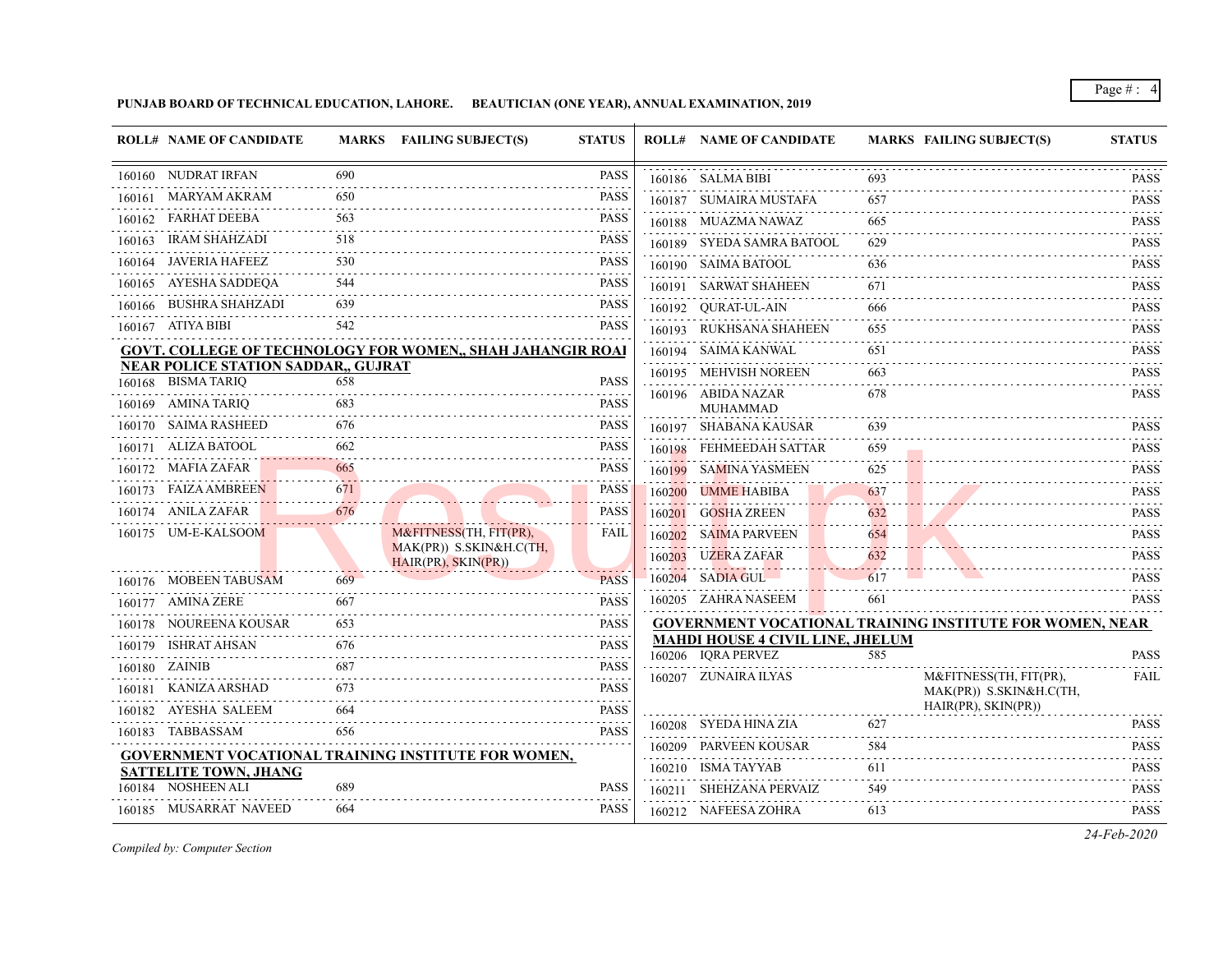**PUNJAB BOARD OF TECHNICAL EDUCATION, LAHORE. BEAUTICIAN (ONE YEAR), ANNUAL EXAMINATION, 2019**

|                   | <b>ROLL# NAME OF CANDIDATE</b>                 |            | MARKS FAILING SUBJECT(S)                                       | <b>STATUS</b>    |             | <b>ROLL# NAME OF CANDIDATE</b>                           |          | <b>MARKS FAILING SUBJECT(S)</b>                                                                                  | <b>STATUS</b>                 |
|-------------------|------------------------------------------------|------------|----------------------------------------------------------------|------------------|-------------|----------------------------------------------------------|----------|------------------------------------------------------------------------------------------------------------------|-------------------------------|
|                   | 160213 NIDA MUSTAFA                            | 570        |                                                                | <b>PASS</b>      |             | 160239 TAHIRA KHAN                                       | 673      |                                                                                                                  | <b>PASS</b>                   |
|                   | 160214 RIMSHA BIBI                             |            | M&FITNESS(TH, FIT(PR),                                         | <b>FAIL</b>      |             | 160240 SAIMA NAZIR BUTT                                  | 688      |                                                                                                                  | <b>PASS</b>                   |
|                   |                                                |            | MAK(PR)) S.SKIN&H.C(TH,                                        |                  |             | 160241 ROHA SHAHZAD                                      |          |                                                                                                                  | <b>ABSENT</b>                 |
|                   | 160215 SANIA NISAR                             |            | HAIR(PR), SKIN(PR))                                            | <b>PASS</b>      |             | 160242 NABILA LATIF                                      | 710      |                                                                                                                  | <b>PASS</b>                   |
|                   | 160216 ZOYA IQBAL                              | 669        |                                                                | <b>PASS</b>      |             | 160243 FARHAT BIBI                                       | 683      |                                                                                                                  | <b>PASS</b>                   |
|                   | 160217 MEHREEN JAVED                           | 614        |                                                                | <b>PASS</b>      |             | 160244 FIZA ALTAF                                        |          |                                                                                                                  | <b>ABSENT</b>                 |
|                   | 160218 MADIHA ZAHOOR                           | 670        |                                                                | .<br><b>PASS</b> |             | 160245 FRAZIA IFTIKHAR                                   |          |                                                                                                                  | <b>PASS</b>                   |
|                   | 160219 KAINAT SAJID                            |            | M&FITNESS(TH, FIT(PR),                                         | FAIL             |             | 160246 AMNA ARSHAD                                       | 712      |                                                                                                                  | <b>PASS</b>                   |
|                   |                                                |            | MAK(PR)) S.SKIN&H.C(TH,<br>$HAIR(PR)$ , $SKIN(PR)$             |                  |             | 160247 SAIMA SIDDIQUE                                    |          | M&FITNESS(TH)<br>S.SKIN&H.C(TH)                                                                                  | FAIL                          |
|                   | 160220 RIZWANA KOUSAR                          | 677        |                                                                | <b>PASS</b>      |             | 160248 SARA ANNY                                         | 716      |                                                                                                                  | <b>PASS</b>                   |
|                   | 160221 ISMA JABEEN                             | 656        |                                                                | <b>PASS</b><br>. |             |                                                          |          | <b>GOVERNMENT VOCATIONAL TRAINING INSTITUTE FOR WOMEN, WASAN</b>                                                 |                               |
|                   | 160222 SIBGHA RANI                             | 651        |                                                                | <b>PASS</b>      |             | PURA, 182- GOOL BAGH, SHADBAGH, LAHORE<br>160249 YASMEEN | 633      |                                                                                                                  | <b>PASS</b>                   |
|                   |                                                |            | <b>GOVERNMENT VOCATIONAL TRAINING INSTITUTE FOR WOMEN, DEV</b> |                  |             | 160250 TABSSUM                                           | 622      |                                                                                                                  | <b>PASS</b>                   |
|                   | <b>SMAJ ROAD, LAHORE</b><br>160223 ARZOO IQBAL |            |                                                                | PASS             |             | 160251 ANUM HANIF                                        | 605      |                                                                                                                  | <b>PASS</b>                   |
|                   | 160224 HAFIZA IFFAT                            | 696<br>685 |                                                                | PASS             |             | 160252 ZAINAB                                            | .<br>603 |                                                                                                                  | <b>PASS</b>                   |
|                   | 160225 MEHAK SIRAJ                             | 711        |                                                                | <b>PASS</b>      |             | 160253 SUMBAL NADEEM                                     | 602      |                                                                                                                  | <b>PASS</b>                   |
|                   | 160226 KIRAN FATIMA                            | 698        |                                                                | <b>PASS</b>      |             | 160254 SANA SHAHZADI                                     |          |                                                                                                                  | <b>FULL FAIL</b>              |
|                   | 160227 RUKHSAR MUNWAR                          | 698        | <u> Alexandria de la contra de la contra de l</u>              | <b>PASS</b>      |             | 160255 RIDA KHALIL                                       |          |                                                                                                                  |                               |
| .<br>160228 HIFSA |                                                |            |                                                                | <b>ABSENT</b>    |             | 160256 ASBAT SHAHZADI                                    | 619      | $\begin{tabular}{c} 654 \end{tabular} \begin{tabular}{l} \hline \textbf{PASS} \\ \textbf{PASS} \\ \end{tabular}$ | <b>PASS</b>                   |
|                   | 160229 ROHEEL NAZAR                            |            |                                                                | <b>ABSENT</b>    |             | 160257 NIHA TANVEER AHMED                                |          |                                                                                                                  | FULL FAIL                     |
|                   | 160230 SABA MUMTAZ                             | 695        |                                                                | <b>PASS</b>      |             | 160258 NAJMA SHAFIQ                                      | 640      |                                                                                                                  | <b>PASS</b>                   |
|                   | 160231 SITARA IJAZ                             |            |                                                                | <b>ABSENT</b>    |             | 160259 HABAT-UR-REHMAN                                   | 622      |                                                                                                                  | <b>PASS</b>                   |
|                   | 160232 SHEEZA                                  |            |                                                                | <b>PASS</b>      |             | 160260 SADIA                                             |          |                                                                                                                  | <b>FULL FAIL</b>              |
| 160233 AQSA       |                                                | 695        |                                                                | <b>PASS</b>      |             | 160261 NAILA HAMEED                                      |          | S.SKIN&H.C(TH)                                                                                                   | FAIL                          |
|                   | 160234 NIDA IMTIYAZ                            |            |                                                                | <b>PASS</b>      | 160262 AQSA |                                                          | 650      |                                                                                                                  | <b>PASS</b>                   |
|                   | 160235 SAIRA AZIZ                              | 688        |                                                                | <b>PASS</b>      |             | 160263 SARA ZULFIQAR                                     | 634      |                                                                                                                  | <b>PASS</b>                   |
|                   | 160236 ALIA IRFAN                              | 690        |                                                                | <b>PASS</b>      |             | 160264 IQRA LIAQAT                                       | 600      |                                                                                                                  | .<br><b>PASS</b>              |
|                   | 160237 RIFFAT BASHIR                           | 686        |                                                                | <b>PASS</b>      |             | 160265 SUNDAS SHAHZAD                                    | 622      |                                                                                                                  | . . <b>.</b> .<br><b>PASS</b> |
|                   |                                                | 667        |                                                                | <b>PASS</b>      |             | 160266 AMBREEN ANWAR                                     | 623      |                                                                                                                  | <b>PASS</b>                   |
|                   | 160238 NIMRA ASHFAQ                            |            |                                                                |                  |             |                                                          |          |                                                                                                                  |                               |

*Compiled by: Computer Section*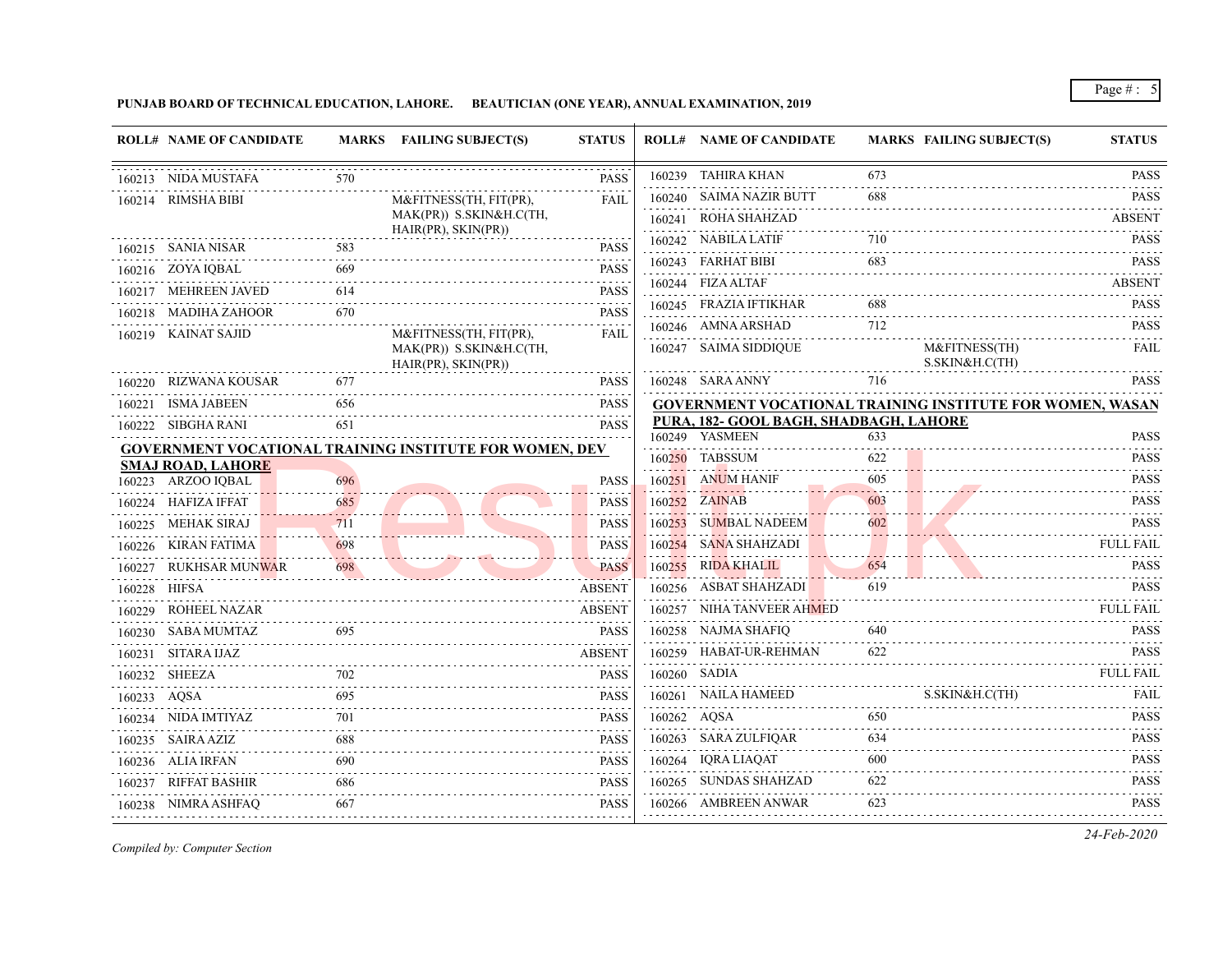**PUNJAB BOARD OF TECHNICAL EDUCATION, LAHORE. BEAUTICIAN (ONE YEAR), ANNUAL EXAMINATION, 2019**

|        | <b>ROLL# NAME OF CANDIDATE</b>             |          | MARKS FAILING SUBJECT(S)                                        | <b>STATUS</b>    |               | <b>ROLL# NAME OF CANDIDATE</b>              |                 | <b>MARKS FAILING SUBJECT(S)</b>                                 | <b>STATUS</b>                                                                                                                                                                                                                                                                                                                                                                                                                                                                                         |
|--------|--------------------------------------------|----------|-----------------------------------------------------------------|------------------|---------------|---------------------------------------------|-----------------|-----------------------------------------------------------------|-------------------------------------------------------------------------------------------------------------------------------------------------------------------------------------------------------------------------------------------------------------------------------------------------------------------------------------------------------------------------------------------------------------------------------------------------------------------------------------------------------|
|        | 160267 SABA SHAHZAD                        | 618      |                                                                 | <b>PASS</b>      |               | 160291 SANA IRAM                            | 654             |                                                                 | <b>PASS</b>                                                                                                                                                                                                                                                                                                                                                                                                                                                                                           |
|        | 160268 SUMAIRA ZAFAR                       | 625      |                                                                 | <b>PASS</b>      |               | 160292 FATIMA SHAHID                        | 685             |                                                                 | 2.2.2.2.2.3<br><b>PASS</b>                                                                                                                                                                                                                                                                                                                                                                                                                                                                            |
|        | 160269 MAHAM ARSHAD                        | 621      |                                                                 | PASS             |               | 160293 NOREEN ANWAR                         | 654             |                                                                 | .<br><b>PASS</b>                                                                                                                                                                                                                                                                                                                                                                                                                                                                                      |
|        | 160270 MAHENOOR NAEEM                      | 636      |                                                                 | <b>PASS</b>      |               | 160294 SIDRA IFTIKHAR                       | 637             |                                                                 | <b>PASS</b>                                                                                                                                                                                                                                                                                                                                                                                                                                                                                           |
|        | 160271 AMNA SHAUKAT                        |          | M&FITNESS(TH)<br>S.SKIN&H.C(TH)                                 | FAIL             |               | 160295 SIDRA TUBASSUM                       |                 | M&FITNESS(TH, FIT(SE),<br>MAK(PR), MAK(SE))                     | FAIL                                                                                                                                                                                                                                                                                                                                                                                                                                                                                                  |
|        |                                            |          | <b>GOVERNMENT VOCATIONAL TRAINING INSTITUTE FOR WOMEN,</b>      |                  |               |                                             |                 | S.SKIN&H.C(TH, HAIR(PR),<br>HAIR(SE), SKIN(PR), SKIN(SE))       |                                                                                                                                                                                                                                                                                                                                                                                                                                                                                                       |
|        | 160272 SUMAIRA GHAFFAR                     | 674      | OPPISITE TELEPHONE EXCHANGE, JIA MUSA, SHAHDARA, LAHORE         | <b>PASS</b>      |               |                                             |                 | <b>GOVERNMENT VOCATIONAL TRAINING INSTITUTE FOR WOMEN, NEAR</b> |                                                                                                                                                                                                                                                                                                                                                                                                                                                                                                       |
|        | 160273 DANIA AZAM                          | 648      |                                                                 | <b>PASS</b>      |               | MOSQUE WAZIR KHAN INSIDE DELHI GATE, LAHORE |                 |                                                                 |                                                                                                                                                                                                                                                                                                                                                                                                                                                                                                       |
|        |                                            |          |                                                                 |                  |               | 160296 SAIMA                                | 554             |                                                                 | <b>PASS</b>                                                                                                                                                                                                                                                                                                                                                                                                                                                                                           |
| 160274 | MUMTAZ KANWAL                              | 656      |                                                                 | <b>PASS</b>      |               | 160297 ASMASOHAIL                           | 588             |                                                                 | <b>PASS</b>                                                                                                                                                                                                                                                                                                                                                                                                                                                                                           |
|        | 160275 ZUNAIRA AKRAM                       |          |                                                                 | <b>PASS</b>      |               | 160298 ROBINA KAUSAR                        | 575             |                                                                 | $\alpha$ , $\alpha$ , $\alpha$ , $\alpha$ , $\alpha$<br><b>PASS</b>                                                                                                                                                                                                                                                                                                                                                                                                                                   |
|        | 160276 SAIRA TAIMOOR                       | 651      |                                                                 | <b>PASS</b>      |               | 160299 ALIZA                                | 581             |                                                                 | <b>PASS</b>                                                                                                                                                                                                                                                                                                                                                                                                                                                                                           |
|        | 160277 IQRA ISHFAQ                         | 635<br>. |                                                                 | <b>PASS</b><br>. |               | 160300 AYESHA NAZEER                        | 579             |                                                                 | <b>PASS</b>                                                                                                                                                                                                                                                                                                                                                                                                                                                                                           |
|        | 160278 AREEJ FATIMA                        | 637      |                                                                 | <b>PASS</b>      |               | 160301 GHULAM FATIMA                        | .<br>548        |                                                                 | <b>PASS</b>                                                                                                                                                                                                                                                                                                                                                                                                                                                                                           |
|        | 160279 MAVARA ZAHEER                       |          | M&FITNESS(TH, FIT(PR),                                          | FAIL             |               | 160302 SUMBAL TAHIR                         | 571             |                                                                 | .<br><b>PASS</b>                                                                                                                                                                                                                                                                                                                                                                                                                                                                                      |
|        |                                            |          | MAK(PR)) S.SKIN&H.C(TH,<br>HAIR(PR), SKIN(PR))                  |                  |               | 160303 RUTH SAMOIL                          | <u>.</u><br>581 |                                                                 | $\begin{array}{cccccccccccccc} \multicolumn{2}{c}{} & \multicolumn{2}{c}{} & \multicolumn{2}{c}{} & \multicolumn{2}{c}{} & \multicolumn{2}{c}{} & \multicolumn{2}{c}{} & \multicolumn{2}{c}{} & \multicolumn{2}{c}{} & \multicolumn{2}{c}{} & \multicolumn{2}{c}{} & \multicolumn{2}{c}{} & \multicolumn{2}{c}{} & \multicolumn{2}{c}{} & \multicolumn{2}{c}{} & \multicolumn{2}{c}{} & \multicolumn{2}{c}{} & \multicolumn{2}{c}{} & \multicolumn{2}{c}{} & \multicolumn{2}{c}{} & \$<br><b>PASS</b> |
|        | 160280 FAIZA AZAM                          |          | M&FITNESS(TH, FIT(PR),                                          | <b>FAIL</b>      |               | 160304 BAKHTAWAR ASHFAO                     | .<br>612        |                                                                 | <b>PASS</b>                                                                                                                                                                                                                                                                                                                                                                                                                                                                                           |
|        |                                            |          | MAK(PR)) S.SKIN&H.C(TH,<br>HAIR(PR), SKIN(PR))                  |                  | 160305 ALIA   |                                             | .<br>581<br>.   |                                                                 | <b>PASS</b>                                                                                                                                                                                                                                                                                                                                                                                                                                                                                           |
|        | 160281 KANWAL HAMAYUN                      | 642      |                                                                 | <b>PASS</b>      |               | 160306 AIMAN                                | 583             |                                                                 | <b>PASS</b>                                                                                                                                                                                                                                                                                                                                                                                                                                                                                           |
| 160282 | SAJIDA NAWAZ                               | 677      |                                                                 | <b>PASS</b>      |               |                                             |                 | <b>GOVERNMENT VOCATIONAL TRAINING INSTITUTE FOR WOMEN</b>       |                                                                                                                                                                                                                                                                                                                                                                                                                                                                                                       |
|        | 160283 SYEDA MEHWISH IZHAR                 |          |                                                                 | <b>PASS</b>      |               |                                             |                 | (LOHARI), 26-JUSTICE SHARIF COLONY, POONCH ROAD, SAMANABAD,     |                                                                                                                                                                                                                                                                                                                                                                                                                                                                                                       |
|        | 160284 SABA RAMZAN                         | 636      |                                                                 | .<br><b>PASS</b> | <b>LAHORE</b> | 160307 SANA MUMTAZ                          | 606             |                                                                 | <b>PASS</b>                                                                                                                                                                                                                                                                                                                                                                                                                                                                                           |
|        |                                            |          | <b>GOVERNMENT VOCATIONAL TRAINING INSTITUTE FOR WOMEN, AWAN</b> |                  |               | 160308 MAHNOOR QAISER                       |                 | M&FITNESS(TH, FIT(PR),                                          | FAIL                                                                                                                                                                                                                                                                                                                                                                                                                                                                                                  |
|        | <b>TOWN, LAHORE</b><br>160285 FAIZA FAROOQ | 666      |                                                                 | <b>PASS</b>      |               |                                             |                 | MAK(PR)) S.SKIN&H.C(TH,<br>$HAIR(PR)$ , $SKIN(PR)$              |                                                                                                                                                                                                                                                                                                                                                                                                                                                                                                       |
|        | 160286 SAIMA YOUSAF                        | 661      |                                                                 | <b>PASS</b>      |               | 160309 TAHMINA IMRAN                        | 650             |                                                                 | <b>PASS</b>                                                                                                                                                                                                                                                                                                                                                                                                                                                                                           |
|        | 160287 INAYA ISHAQ                         | 666      |                                                                 | .<br><b>PASS</b> |               | 160310 HAFSA LIAQAT ALI                     | 627             |                                                                 | $- - - - - -$<br><b>PASS</b>                                                                                                                                                                                                                                                                                                                                                                                                                                                                          |
|        | 160288     SAMIA RAFIQUE                   | 666      |                                                                 | <b>PASS</b>      |               | 160311 GANWA FATIMA                         | 682             |                                                                 | .<br><b>PASS</b>                                                                                                                                                                                                                                                                                                                                                                                                                                                                                      |
|        | 160289 HINA SHAHZADI                       | 686      |                                                                 | <b>PASS</b>      |               | 160312 HINA SHAHZADI                        | 671             |                                                                 | <b>PASS</b>                                                                                                                                                                                                                                                                                                                                                                                                                                                                                           |
|        | 160290 SAEEDA SALEEM                       | 665      |                                                                 | <b>PASS</b>      |               | 160313 MUNAZA KHANUM                        | 656             |                                                                 | <b>PASS</b>                                                                                                                                                                                                                                                                                                                                                                                                                                                                                           |
|        |                                            |          |                                                                 |                  |               |                                             |                 |                                                                 |                                                                                                                                                                                                                                                                                                                                                                                                                                                                                                       |

*Compiled by: Computer Section*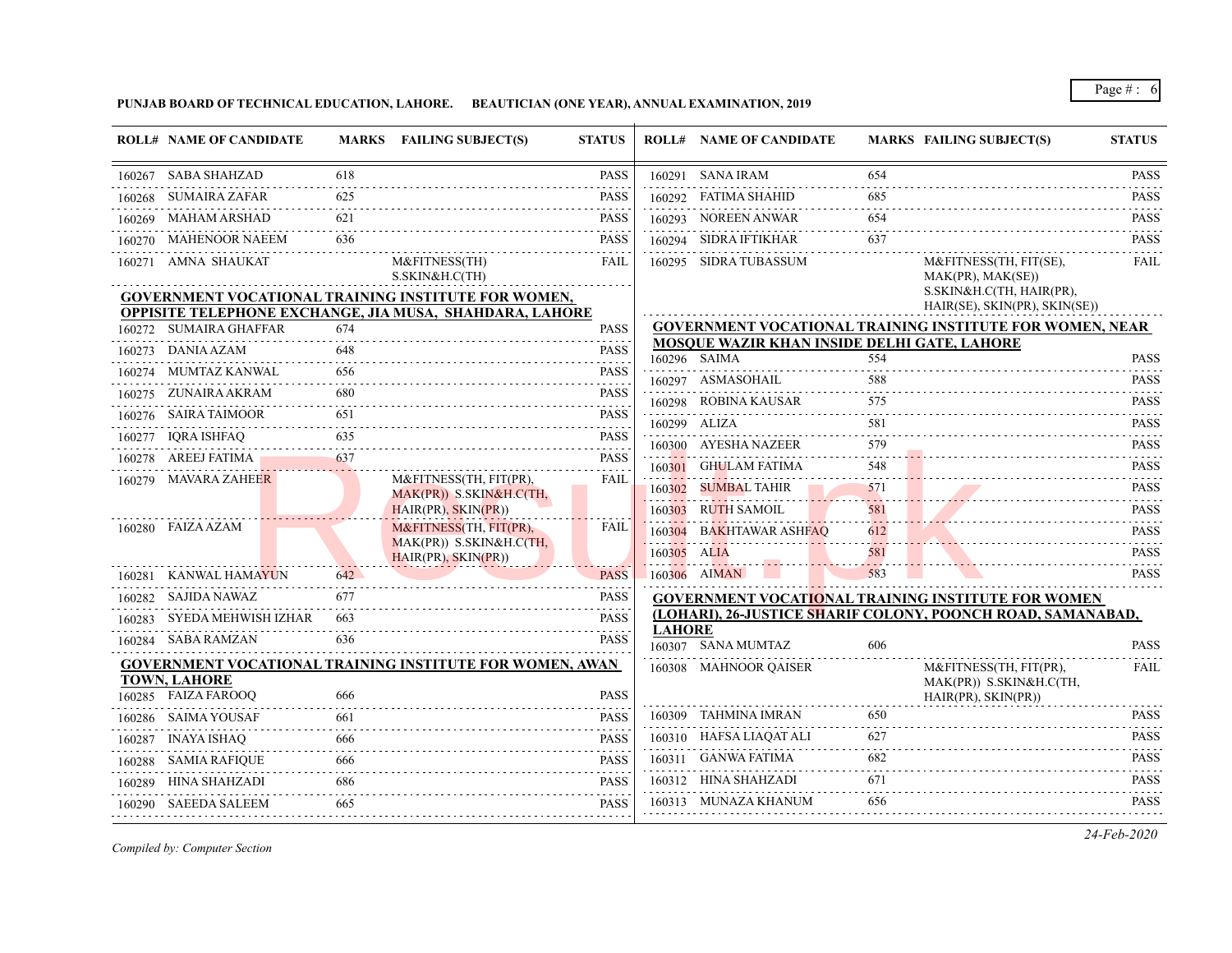## **PUNJAB BOARD OF TECHNICAL EDUCATION, LAHORE. BEAUTICIAN (ONE YEAR), ANNUAL EXAMINATION, 2019**

|              | <b>ROLL# NAME OF CANDIDATE</b> |     | MARKS FAILING SUBJECT(S)                                 | <b>STATUS</b> |        | <b>ROLL# NAME OF CANDIDATE</b>   | <b>MARKS FAILING SUBJECT(S)</b>                               | <b>STATUS</b>                    |
|--------------|--------------------------------|-----|----------------------------------------------------------|---------------|--------|----------------------------------|---------------------------------------------------------------|----------------------------------|
|              |                                |     | RSLN GOVERNMENT VOCATIONAL TRAINING INSTITUTE FOR WOMEN, |               |        | 160341 MUNIBA SALEEM             | 697                                                           | PASS                             |
|              | ROAD SYEED MOJ DARIYA, LAHORE  |     |                                                          |               |        | 160342 IQRA ASLAM                | 678                                                           | <b>PASS</b>                      |
|              | 160314 AYESHA SOHAIL           | 681 |                                                          | <b>PASS</b>   |        | 160343 SABA KHAN                 | 694                                                           | <b>PASS</b>                      |
|              | 160315 TABASUM KHURSHID        | 645 |                                                          | <b>PASS</b>   |        | 160344 ZEENAT                    | 698                                                           | .<br><b>PASS</b>                 |
|              | 160316 SYEDA IQRA NAQVI        | 627 |                                                          | <b>PASS</b>   |        |                                  | <b>GOVERNMENT VOCATIONAL TRAINING INSTITUTE FOR WOMEN, DC</b> |                                  |
|              | 160317 SAIMA GULFAM            | 629 |                                                          | <b>PASS</b>   |        | <b>ROAD, LODHRAN</b>             |                                                               |                                  |
| 160318       | <b>SAMINA ZAHOOR</b>           | 643 |                                                          | <b>PASS</b>   |        | 160345 ASIA BIBI                 | 563                                                           | <b>PASS</b>                      |
|              | 160319 NIDA JAVED              | 613 |                                                          | <b>PASS</b>   |        | 160346 FOUZIA NAZEER             | 610                                                           | <b>PASS</b>                      |
|              | 160320 NADIA MUKHTAR           | 626 |                                                          | <b>PASS</b>   |        | 160347 FARHAT RAMZAN             | 610                                                           | PASS                             |
|              | 160321 SAIRA NAZEER AHMED      | 625 |                                                          | <b>PASS</b>   |        | 160348 FARZANA FAIZ              | 627                                                           | <b>PASS</b>                      |
| 160322       | SIDRA-TUL- MUNTAHA             | 577 |                                                          | <b>PASS</b>   |        | 160349 NADIA SAHER GULL          | 594                                                           | <b>PASS</b><br>.                 |
| 160323       | HAFIZA AZKA AFZAL              | 627 |                                                          | <b>PASS</b>   |        | 160350 KALSOUM BIBI              | 545                                                           | <b>PASS</b><br>$-1 - 1 - 1 - 1$  |
| 160324       | KHAIR-UN-NISA                  | 612 |                                                          | <b>PASS</b>   |        | 160351 NASREEN AKHTAR            | 665                                                           | <b>PASS</b>                      |
| 160325       | RABIA ILYAS                    | 632 |                                                          | <b>PASS</b>   |        | 160352 SAIQA ASLAM               | 577                                                           | <b>PASS</b>                      |
|              | 160326 SAFINA RAZAQ            | 635 |                                                          | <b>PASS</b>   |        | 160353 SIDRA BIBI                | 575                                                           | <b>PASS</b>                      |
|              | 160327 IQRA EHSAN              | 616 |                                                          | <b>PASS</b>   | 160354 | <b>ASIFA REHMAN</b>              | 586                                                           | <b>PASS</b>                      |
| 160328       | <b>FARZANA KOUSAR</b>          | 629 |                                                          | <b>PASS</b>   | 160355 | <b>ISHRAT BATOOL</b>             | 573                                                           | $-1 - 1 - 1$<br><b>PASS</b>      |
|              | 160329 SABA MUNIR              | 610 |                                                          | <b>PASS</b>   | 160356 | IRUM SUMAIRA                     | 614                                                           | والمتمام والمنافذ<br><b>PASS</b> |
|              | 160330 YASMEEN FAROOQ          |     |                                                          | <b>ABSENT</b> | 160357 | GULSHAN AKBAR                    | 590                                                           | <b>PASS</b>                      |
|              |                                |     | SOCIETY VOCATIONAL INSTITUTE FOR WOMEN, 5-JAHANGIR ROAD, |               |        | 160358 SAJIDA MANZOOR            | 588                                                           | <b>PASS</b>                      |
|              | <b>KARIM STREET, LAHORE</b>    |     |                                                          |               |        | 160359 KHUSHNOOD FATIMA          | 553                                                           | <b>PASS</b>                      |
|              | 160331 SHAZIA KAUSAR           | 665 |                                                          | <b>PASS</b>   |        | 160360 HAJARA HAYAT              | 559                                                           | ------<br><b>PASS</b>            |
|              | 160332 AYESHA ARSHAD           | 633 |                                                          | <b>PASS</b>   |        |                                  | <b>GOVERNMENT VOCATIONAL TRAINING INSTITUTE FOR WOMEN,</b>    |                                  |
| 160333       | ABAIDA SABAR                   | 652 |                                                          | <b>PASS</b>   |        | SHERMAN KHEL, MIANWALI, MIANWALI |                                                               |                                  |
| 160334       | SABA SHAHID HASHMI             | 668 |                                                          | <b>PASS</b>   | 160361 | TAHIRA YASMEEN                   | 559                                                           | <b>PASS</b>                      |
|              | 160335 MUBARKA SADAF           | 681 |                                                          | <b>PASS</b>   |        | 160362 SUNDAS SANA               |                                                               | <b>ABSENT</b>                    |
|              | 160336 ERAM NAZ                | 684 |                                                          | <b>PASS</b>   | 160363 | KIRAN NISAR                      | 602                                                           | <b>PASS</b>                      |
|              | 160337 SANA IQBAL              | 664 |                                                          | <b>PASS</b>   |        | 160364 MEHREEN AKHTAR            | 599                                                           | <b>PASS</b>                      |
|              | 160338 NOSHEEN LATIF           | 689 |                                                          | <b>PASS</b>   |        | 160365 SAJIDA SHAFIQ             | 619                                                           | <b>PASS</b><br>.                 |
|              | 160339 AOSA SHAFIO             | 692 |                                                          | <b>PASS</b>   |        | 160366 LARAIB IQBAL              | 641                                                           | <b>PASS</b>                      |
| 160340 SIDRA |                                | 692 |                                                          | <b>PASS</b>   |        | 160367 LUBNA HAYAT               | 626                                                           | <b>PASS</b>                      |
|              |                                |     |                                                          |               |        |                                  |                                                               |                                  |

*Compiled by: Computer Section*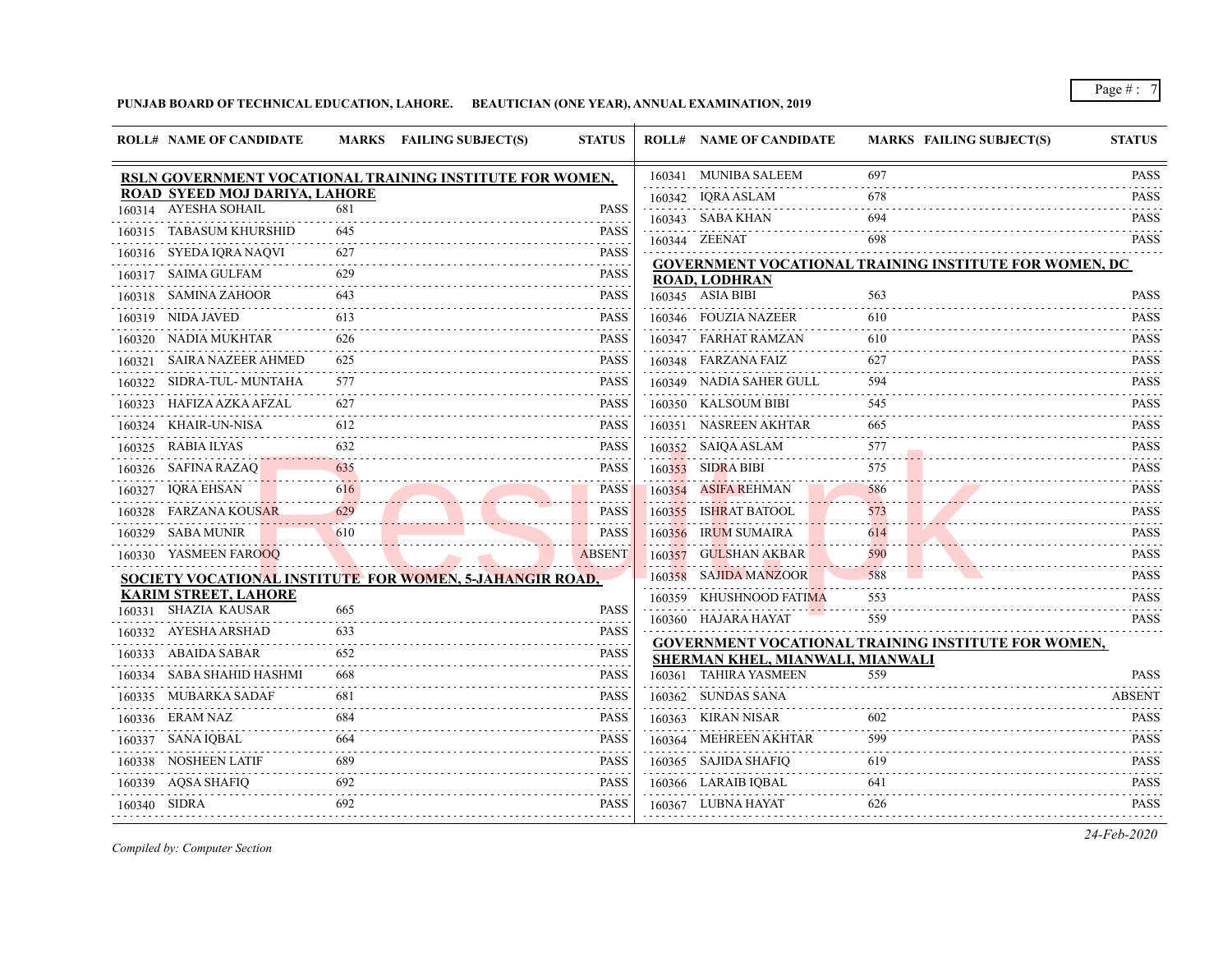**PUNJAB BOARD OF TECHNICAL EDUCATION, LAHORE. BEAUTICIAN (ONE YEAR), ANNUAL EXAMINATION, 2019**

|        | <b>ROLL# NAME OF CANDIDATE</b>                                    |     | MARKS FAILING SUBJECT(S)                       | <b>STATUS</b>                |        | <b>ROLL# NAME OF CANDIDATE</b> | <b>MARKS FAILING SUBJECT(S)</b>                                  | <b>STATUS</b>                                            |
|--------|-------------------------------------------------------------------|-----|------------------------------------------------|------------------------------|--------|--------------------------------|------------------------------------------------------------------|----------------------------------------------------------|
| 160368 | NASREEN BIBI                                                      | 618 |                                                | <b>PASS</b>                  |        | 160394 NASREEN BIBI            | 650                                                              | PASS                                                     |
| 160369 | SHAKEELA BIBI                                                     | 620 |                                                | <b>PASS</b>                  |        | 160395 AASMA KHANAM            | 659                                                              | <b>PASS</b>                                              |
|        | 160370 SOBIA KHAN                                                 |     |                                                | <b>ABSENT</b>                |        | 160396 TAHIRA AMBREEN          | 625                                                              | <b>PASS</b>                                              |
|        | 160371 AMBREEN AMIR<br><b>ABDULLAH</b>                            | 631 |                                                | <b>PASS</b>                  |        | SARWAR SHAHEED, MUZAFFARGARH   | <b>GOVERNMENT VOCATIONAL TRAINING INSTITUTE FOR WOMEN, CHOWI</b> |                                                          |
|        | 160372 IZVA AREEJ                                                 | 599 |                                                | <b>PASS</b>                  |        | 160397 SADIA IQBAL             | 657                                                              | <b>PASS</b>                                              |
|        | 160373 MEHWISH MUSHTAQ                                            | 625 |                                                | <b>PASS</b>                  |        | 160398 IRUM SHAHZADI           | 683                                                              | <b>PASS</b>                                              |
|        | 160374 IQRA IQBAL                                                 | 613 |                                                | <b>PASS</b>                  |        | 160399 SADAF HAFEEZ            | 685                                                              | <b>PASS</b>                                              |
|        | <b>GOVERNMENT VOCATIONAL TRAINING INSTITUTE FOR WOMEN (ABAD),</b> |     |                                                |                              |        | 160400 FAREEHA KOUSAR          | 703                                                              | .<br><b>PASS</b>                                         |
|        | NEAR RAILWAY CROSSING, KUNDIAN LINK ROAD, SULTAN TOWN, WANDI      |     |                                                |                              |        | 160401 NARGIS SHAHZADI         | 690                                                              | <b>PASS</b>                                              |
|        | <b>GHUNDWALI, MIANWALI</b><br>160375 MARYAM RAFIQ                 | 656 |                                                | <b>PASS</b>                  |        | 160402 ANILA SHAHEEN           | 662                                                              | <b>PASS</b><br>.                                         |
| 160376 | KISHWAR NAHEED                                                    | 681 |                                                | <b>PASS</b>                  | 160403 | AOEELA MARYAM                  | 650                                                              | <b>PASS</b>                                              |
| 160377 | SUNDAS LARAIB GUL                                                 | 681 |                                                | <b>PASS</b>                  |        | 160404 SOBIA AMIN              | 650                                                              | <b>PASS</b><br>.                                         |
|        | 160378 NAFEESA NAVEED SIRAJ                                       | 685 |                                                | <b>PASS</b>                  | 160405 | ASFA NAVEED                    | 663                                                              | <b>PASS</b>                                              |
|        | 160379 AYESHA RIAZ KHAN                                           | 679 |                                                | <b>PASS</b>                  |        | 160406 SALMA NOREEN            | 671                                                              | <b>PASS</b>                                              |
| 160380 | NABEELA REHMAN                                                    | 683 |                                                | <b>PASS</b>                  | 160407 | <b>TEHMINA ABBAS</b>           | 646                                                              | PASS<br>$- - - - -$                                      |
|        | 160381 RUQYA RAMZAN                                               |     | M&FITNESS(TH, FIT(PR),                         | FAIL                         |        | 160408 ZAHIDA RAB NAWAZ        | 649<br>a dia a                                                   | <b>PASS</b><br>$\sim$ $\sim$ $\sim$ $\sim$ $\sim$ $\sim$ |
|        |                                                                   |     | MAK(PR)) S.SKIN&H.C(TH,<br>HAIR(PR), SKIN(PR)) |                              | 160409 | SOBIA MEHNAZ                   | 663                                                              | PASS<br>.                                                |
|        | 160382 DILAWEZ SULTAN                                             | 675 |                                                | <b>PASS</b>                  |        | 160410 TEHMINA AMEEN           | 667                                                              | <b>PASS</b>                                              |
| 160383 | <b>SUMMER RASHEEL</b>                                             | 690 |                                                | <b>PASS</b>                  |        | 160411 RUBEENA HUSNAIN         | 668                                                              | <b>PASS</b>                                              |
|        | 160384 NAILA KHAN                                                 | 661 |                                                | $\omega$ is a set of<br>PASS |        | 160412 SALIHA TUBSSUM          | 656                                                              | <b>PASS</b><br>.                                         |
|        | 160385 SHIZA MALIK                                                | 645 |                                                | PASS                         |        | 160413 RUKHSANA KOUSAR         | 667                                                              | <b>PASS</b>                                              |
|        | 160386 SUMIA ANDLEEB                                              | 621 |                                                | <b>PASS</b>                  |        | 160414 NOREEN ISLAM            |                                                                  | <b>ABSENT</b>                                            |
| 160387 | MADEEHA GULSHAN                                                   | 692 |                                                | .<br><b>PASS</b>             |        | 160415 SHAMMA FIRDOS           | 654                                                              | <b>PASS</b><br>.                                         |
|        | 160388 GHULSHAN IQBAL                                             | 663 |                                                | <b>PASS</b>                  |        | 160416 NASEEM AKHTAR           | 667                                                              | <b>PASS</b>                                              |
| 160389 | TEHMINA MERAJ                                                     | 659 |                                                | .<br>PASS                    |        | 160417 SHAHZADI GULL           | 676                                                              | <b>PASS</b><br>.                                         |
| 160390 | <b>FARHAT YASMEEN</b>                                             | 671 |                                                | <b>PASS</b>                  |        | 160418 NISBAH BIBI             | 709                                                              | <b>PASS</b>                                              |
| 160391 | RAKHSHANDA BIBI                                                   | 665 |                                                | <b>PASS</b>                  |        | 160419 RABIA SULMAN            | 651                                                              | <b>PASS</b>                                              |
|        | 160392 ASIA AZIZ                                                  | 656 |                                                | .<br>PASS                    |        | 160420 SUMEERA AMIN            | 667                                                              | <b>PASS</b>                                              |
| 160393 | AYSHAH BIBI                                                       | 637 |                                                | .<br><b>PASS</b>             |        | <b>KARTAR PURA, RAWALPINDI</b> | <b>GOVERNMENT VOCATIONAL TRAINING INSTITUTE FOR WOMEN, 0/635</b> |                                                          |

*Compiled by: Computer Section*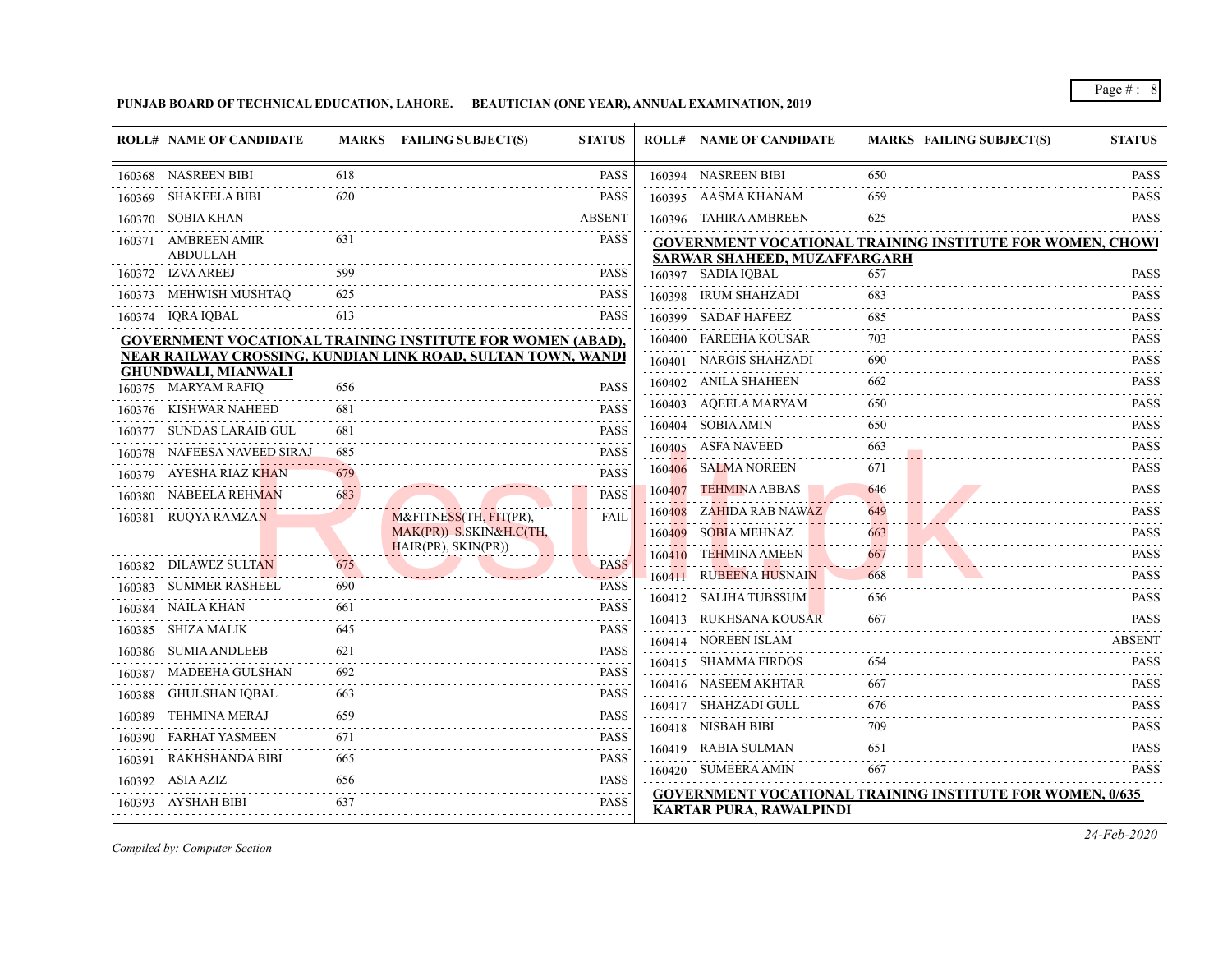**PUNJAB BOARD OF TECHNICAL EDUCATION, LAHORE. BEAUTICIAN (ONE YEAR), ANNUAL EXAMINATION, 2019**

|        | <b>ROLL# NAME OF CANDIDATE</b> |     | MARKS FAILING SUBJECT(S)                                       | <b>STATUS</b>                                                                                                                                                               |        | <b>ROLL# NAME OF CANDIDATE</b>                | <b>MARKS FAILING SUBJECT(S)</b>                              | <b>STATUS</b>                |
|--------|--------------------------------|-----|----------------------------------------------------------------|-----------------------------------------------------------------------------------------------------------------------------------------------------------------------------|--------|-----------------------------------------------|--------------------------------------------------------------|------------------------------|
|        | 160421 SABAHAT ARZOO           | 610 |                                                                | <b>PASS</b>                                                                                                                                                                 |        | 160514 RUQIA BIBI                             | 632                                                          | <b>PASS</b>                  |
|        | 160422 SUMBAL GHAFOOR          | 610 |                                                                | <b>PASS</b>                                                                                                                                                                 |        | 160515 IQRA BIBI                              | 627                                                          | <b>PASS</b>                  |
|        | 160423 AROOSA BHATTI           | 618 |                                                                | <b>PASS</b>                                                                                                                                                                 |        | 160516 SUMAIRA                                | 630                                                          | <b>PASS</b><br>.             |
| 160424 | KOMAL SHAHZADI                 | 654 |                                                                | <b>PASS</b>                                                                                                                                                                 |        | 160517 FAIZA KIRAN                            | 639                                                          | <b>PASS</b>                  |
|        | 160425 ARIFA AROOJ             | 618 |                                                                | <b>PASS</b>                                                                                                                                                                 |        | 160518 RAZIA RAMZAN                           | 628                                                          | .<br><b>PASS</b>             |
|        | 160426 ASAISH FATIMA           | 654 |                                                                | <b>PASS</b>                                                                                                                                                                 |        | 160519 MARIAM SHABBIR                         | 617                                                          | <b>PASS</b>                  |
|        | 160427 SUMMIYA IRFAN           | 614 |                                                                | <b>PASS</b>                                                                                                                                                                 |        | 160520 RIMSHA QASIM                           | 637                                                          | <b>PASS</b>                  |
|        | 160428 ZULAIKHA NAEEM          |     | M&FITNESS(TH, FIT(PR),                                         | FAIL                                                                                                                                                                        |        | 160521 ASMA JABEEN                            | 639                                                          | <b>PASS</b><br>.             |
|        |                                |     | MAK(PR)) S.SKIN&H.C(TH,<br>HAIR(PR), SKIN(PR))                 |                                                                                                                                                                             |        | 160522 REHANA NISAR                           | 632                                                          | <b>PASS</b>                  |
|        | 160429 EMAN JAVED              |     | M&FITNESS(TH, FIT(PR),                                         | <b>FAIL</b>                                                                                                                                                                 |        | 160523 HAFSA MARYAM                           | 644                                                          | .<br><b>PASS</b>             |
|        |                                |     | MAK(PR)) S.SKIN&H.C(TH,                                        |                                                                                                                                                                             |        | 160524 NISHAT GULL                            | 636                                                          | <b>PASS</b>                  |
|        | 160430 SHAMIM MAQSUAD          | 701 | HAIR(PR), SKIN(PR))                                            | <b>PASS</b>                                                                                                                                                                 |        | 160525 ASIA MUSHTAQ                           | 640                                                          | <b>PASS</b>                  |
|        | 160431 IFARA JAVED             | 650 |                                                                | <b>PASS</b>                                                                                                                                                                 |        | 160526 ASIFA SADIQUE                          | 622                                                          | <b>PASS</b>                  |
|        | 160432 ASIMA BIBI              | 625 |                                                                | <b>PASS</b>                                                                                                                                                                 |        | 160527 SONIA IDREES                           | 622                                                          | .<br><b>PASS</b>             |
|        | 160433 HAJRA TABUSSAM          | 666 |                                                                | <b>PASS</b>                                                                                                                                                                 | 160528 | MEHAR UN NISA TABBSUM 644                     |                                                              | <b>PASS</b>                  |
|        | 160434 HINA SHAKEEL            | 650 |                                                                | <b>PASS</b>                                                                                                                                                                 |        | 160529 NIDA SHABBIR                           | 590                                                          | <b>PASS</b>                  |
|        | 160435 ASMA SHAFIQUE           | 701 |                                                                | <b>PASS</b>                                                                                                                                                                 |        | 160530 MARIA ABDUL HAMEED                     | 644                                                          | .<br><b>PASS</b>             |
|        | 160436 NAZIA YOUSAF            | 648 |                                                                | <b>PASS</b>                                                                                                                                                                 |        | 160531 IRAM PARVEZ                            | 650                                                          | <b>PASS</b>                  |
|        | 160437 MAIRA SAFEER            | 681 |                                                                | <b>PASS</b>                                                                                                                                                                 |        | 160532 MADIHA SADIQUE                         | 633                                                          | <b>PASS</b>                  |
|        | 160438 SONIA RUKHSAR           | 684 |                                                                | <b>PASS</b>                                                                                                                                                                 |        | 160533 SHABNAM IQBAL                          | 656                                                          | i i i i i i i<br><b>PASS</b> |
|        | 160439 IRAM KHALIL             | 617 |                                                                | <b>PASS</b>                                                                                                                                                                 |        |                                               | <b>GOVERNMENT COLLEGE OF TECHNOLOGY FOR WOMEN, OPP. PTCL</b> |                              |
|        | 160440 MEHNAZ BEGUM            | 610 |                                                                | <b>PASS</b>                                                                                                                                                                 |        | <b>EXCHANGE, NEW SATELLITE TOWN, SARGODHA</b> |                                                              |                              |
|        | 160441 MEHVISH HANIF           | 680 |                                                                | <b>PASS</b>                                                                                                                                                                 |        | 160443 TAHIRA MUSHTAQ                         | 680                                                          | <b>PASS</b><br>.             |
|        | 160442 ANUM BIBI               | 620 |                                                                | <b>PASS</b>                                                                                                                                                                 |        | 160444 SABA DILSHAD                           | 660                                                          | <b>PASS</b><br>.             |
|        |                                |     |                                                                |                                                                                                                                                                             |        | 160445 MAHWISH IQBAL                          | 716                                                          | <b>PASS</b><br>.             |
|        | ABADI JHAL ROAD, SAHIWAL       |     | <b>GOVERNMENT VOCATIONAL TRAINING INSTITUTE FOR WOMEN, NAI</b> |                                                                                                                                                                             |        | 160446 TANEEYA IRFAN                          | 692                                                          | <b>PASS</b>                  |
|        | 160510 SHAISTA                 | 643 |                                                                | <b>PASS</b>                                                                                                                                                                 |        | 160447 MOAZMA IQBAL                           | 678                                                          | <b>PASS</b>                  |
|        | 160511 ARZOO ASHRAF            | 616 |                                                                | <b>PASS</b>                                                                                                                                                                 |        | 160448 RUBAB JAVED                            | 709                                                          | <b>PASS</b>                  |
|        | 160512 NOREEN SAFDAR           | 659 |                                                                | $\label{eq:2.1} \begin{array}{cccccccccc} \mathbb{L} & \mathbb{L} & \mathbb{L} & \mathbb{L} & \mathbb{L} & \mathbb{L} & \mathbb{L} & \mathbb{L} \end{array}$<br><b>PASS</b> |        | 160449 NIDA SADDIQUE                          |                                                              | <b>PASS</b><br>.             |
|        | 160513 TASNEEM AKHTAR          | 625 |                                                                | <b>PASS</b>                                                                                                                                                                 |        | 160450 SAFIA KAZMI                            | 702                                                          | <b>PASS</b>                  |
|        |                                |     |                                                                |                                                                                                                                                                             |        |                                               |                                                              |                              |

*Compiled by: Computer Section*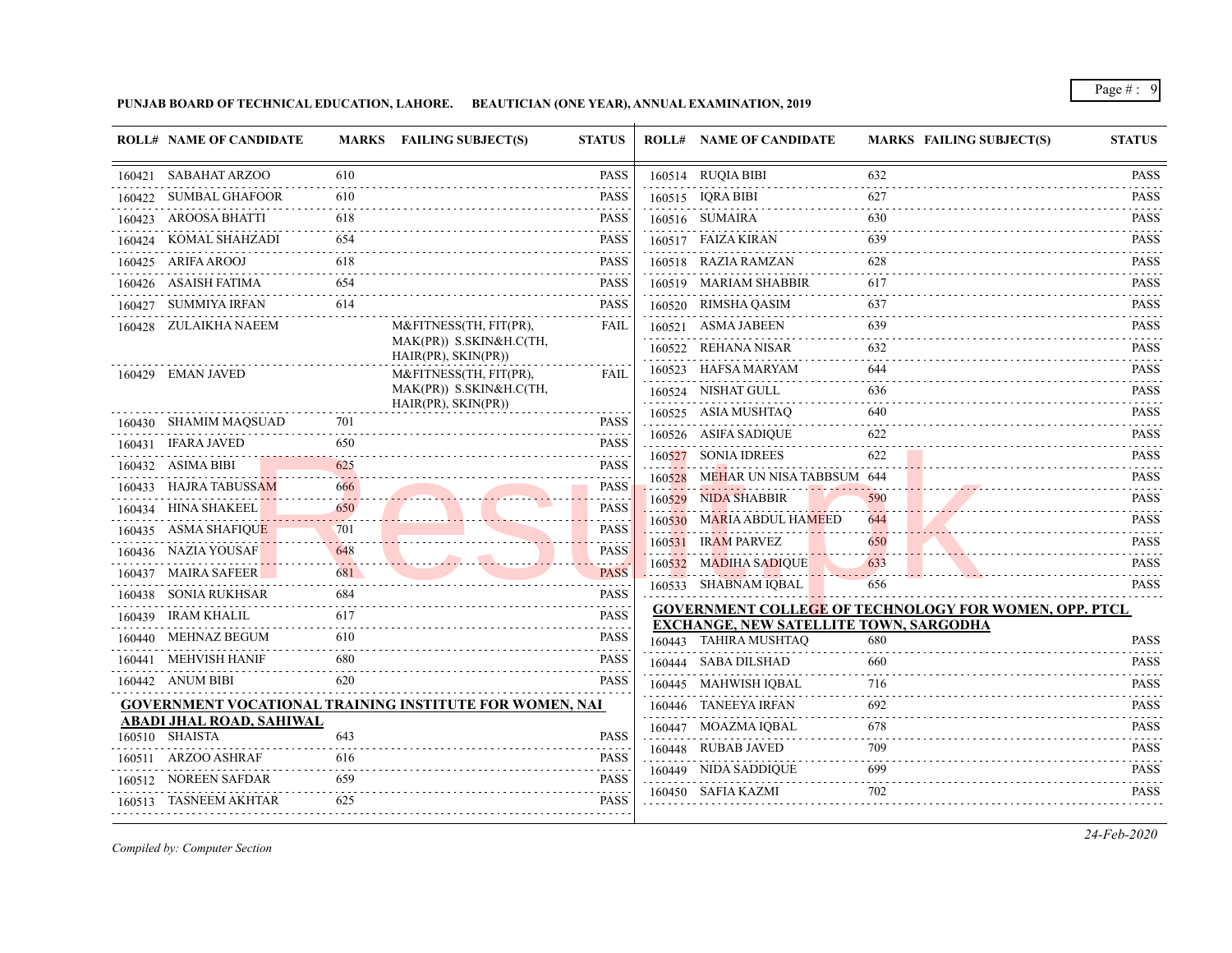## **PUNJAB BOARD OF TECHNICAL EDUCATION, LAHORE. BEAUTICIAN (ONE YEAR), ANNUAL EXAMINATION, 2019**

| 160451 AYESHA HAMEED<br>160477 RUBEENA SHAHEEN<br>681<br><b>PASS</b><br>M&FITNESS(TH, FIT(PR),<br>MAK(PR)) S.SKIN&H.C(TH,<br>160452 KHADIJA ZIA<br><b>PASS</b><br>694<br>HAIR(PR), SKIN(PR))<br>IQRA SARWAR<br>PASS<br>651<br>160453<br>648<br>160478 ULFAT RAMZAN<br>160454 HAFIZA NIMRA<br>687<br><b>PASS</b><br>160479 NAMOOS ZAHRA<br>606<br>160455 AQSA GULL<br>694<br><b>PASS</b><br>GOVERNMENT VOCATIONAL TRAINING INSTITUTE FOR WOMEN,<br>705<br><b>PASS</b><br>160456 ASIYA BATOOL<br>RAWALPINDI ROAD, TALAGANG<br>160480 SHOMAILA SHAHZADI<br>514<br>160457 FATIMA ARIF<br>695<br><b>PASS</b><br>160481 SOBIA ATTA<br>533<br>160458 JAVARIA MUKHTAR<br>644<br><b>PASS</b><br>.<br>160482 AQSA SAEED<br>558<br>160459 ARSLA GULZAR<br><b>PASS</b><br>662<br>160483 SAMIA BIBI<br>562<br>160460 SHABANA BALQEES<br>699<br><b>PASS</b><br>160484 AISHA BEGUM<br>556<br>MEHWISH ANDLEEB<br>720<br><b>PASS</b><br>160461<br>160485 NIMRA RUKHSAR<br>563<br>160462 HUMAIRA BIBI<br><b>PASS</b><br>704<br>160486 ASMA ZAKIA<br>564<br>160463 SAMINA ABDULLAH<br>706<br><b>PASS</b><br>160487 SOBIA NAUREEN<br>573<br>160464 SUNAILA NAZIR<br>652<br><b>PASS</b><br>160488 ZAHIDA PARVEEN<br>561<br><b>GOVERNMENT VOCATIONAL TRAINING INSTITUTE FOR WOMEN, WARD</b> |                                              |
|-----------------------------------------------------------------------------------------------------------------------------------------------------------------------------------------------------------------------------------------------------------------------------------------------------------------------------------------------------------------------------------------------------------------------------------------------------------------------------------------------------------------------------------------------------------------------------------------------------------------------------------------------------------------------------------------------------------------------------------------------------------------------------------------------------------------------------------------------------------------------------------------------------------------------------------------------------------------------------------------------------------------------------------------------------------------------------------------------------------------------------------------------------------------------------------------------------------------------------------------------------------------------|----------------------------------------------|
|                                                                                                                                                                                                                                                                                                                                                                                                                                                                                                                                                                                                                                                                                                                                                                                                                                                                                                                                                                                                                                                                                                                                                                                                                                                                       | <b>FAIL</b>                                  |
|                                                                                                                                                                                                                                                                                                                                                                                                                                                                                                                                                                                                                                                                                                                                                                                                                                                                                                                                                                                                                                                                                                                                                                                                                                                                       |                                              |
|                                                                                                                                                                                                                                                                                                                                                                                                                                                                                                                                                                                                                                                                                                                                                                                                                                                                                                                                                                                                                                                                                                                                                                                                                                                                       | <b>PASS</b>                                  |
|                                                                                                                                                                                                                                                                                                                                                                                                                                                                                                                                                                                                                                                                                                                                                                                                                                                                                                                                                                                                                                                                                                                                                                                                                                                                       | <b>PASS</b>                                  |
|                                                                                                                                                                                                                                                                                                                                                                                                                                                                                                                                                                                                                                                                                                                                                                                                                                                                                                                                                                                                                                                                                                                                                                                                                                                                       |                                              |
|                                                                                                                                                                                                                                                                                                                                                                                                                                                                                                                                                                                                                                                                                                                                                                                                                                                                                                                                                                                                                                                                                                                                                                                                                                                                       |                                              |
|                                                                                                                                                                                                                                                                                                                                                                                                                                                                                                                                                                                                                                                                                                                                                                                                                                                                                                                                                                                                                                                                                                                                                                                                                                                                       | <b>PASS</b>                                  |
|                                                                                                                                                                                                                                                                                                                                                                                                                                                                                                                                                                                                                                                                                                                                                                                                                                                                                                                                                                                                                                                                                                                                                                                                                                                                       | <b>PASS</b><br>.                             |
|                                                                                                                                                                                                                                                                                                                                                                                                                                                                                                                                                                                                                                                                                                                                                                                                                                                                                                                                                                                                                                                                                                                                                                                                                                                                       | <b>PASS</b><br>$\omega$ is a set of $\omega$ |
|                                                                                                                                                                                                                                                                                                                                                                                                                                                                                                                                                                                                                                                                                                                                                                                                                                                                                                                                                                                                                                                                                                                                                                                                                                                                       | <b>PASS</b>                                  |
|                                                                                                                                                                                                                                                                                                                                                                                                                                                                                                                                                                                                                                                                                                                                                                                                                                                                                                                                                                                                                                                                                                                                                                                                                                                                       | <b>PASS</b>                                  |
|                                                                                                                                                                                                                                                                                                                                                                                                                                                                                                                                                                                                                                                                                                                                                                                                                                                                                                                                                                                                                                                                                                                                                                                                                                                                       | <b>PASS</b>                                  |
|                                                                                                                                                                                                                                                                                                                                                                                                                                                                                                                                                                                                                                                                                                                                                                                                                                                                                                                                                                                                                                                                                                                                                                                                                                                                       | $- - - - - - -$<br><b>PASS</b>               |
|                                                                                                                                                                                                                                                                                                                                                                                                                                                                                                                                                                                                                                                                                                                                                                                                                                                                                                                                                                                                                                                                                                                                                                                                                                                                       | PASS                                         |
|                                                                                                                                                                                                                                                                                                                                                                                                                                                                                                                                                                                                                                                                                                                                                                                                                                                                                                                                                                                                                                                                                                                                                                                                                                                                       | <b>PASS</b>                                  |
| <b>NAZAR BATOOL</b><br>588<br><b>NO.11 AZIZ COLONY NEAR MASJID BILAL MOHALLA CHUP SHAH NEAR</b><br>160489                                                                                                                                                                                                                                                                                                                                                                                                                                                                                                                                                                                                                                                                                                                                                                                                                                                                                                                                                                                                                                                                                                                                                             | <b>PASS</b>                                  |
| TMA, SHAHPUR SADAR<br>160490 ZARQA BIBI<br>647                                                                                                                                                                                                                                                                                                                                                                                                                                                                                                                                                                                                                                                                                                                                                                                                                                                                                                                                                                                                                                                                                                                                                                                                                        | .<br><b>PASS</b>                             |
| 160465 HINA UR REHMAN<br>648<br><b>PASS</b><br>160491 SHAISTA RASHID<br>589                                                                                                                                                                                                                                                                                                                                                                                                                                                                                                                                                                                                                                                                                                                                                                                                                                                                                                                                                                                                                                                                                                                                                                                           | .<br><b>PASS</b>                             |
| 160466 SAIRA AFZAL<br><b>PASS</b><br>632<br>160492 KAINAT ANIS<br>673                                                                                                                                                                                                                                                                                                                                                                                                                                                                                                                                                                                                                                                                                                                                                                                                                                                                                                                                                                                                                                                                                                                                                                                                 | <b>PASS</b>                                  |
| <b>PASS</b><br>FAKHRA MUMTAZ<br>640<br>160467<br>160493 LUBNA KHANAM<br>606                                                                                                                                                                                                                                                                                                                                                                                                                                                                                                                                                                                                                                                                                                                                                                                                                                                                                                                                                                                                                                                                                                                                                                                           | .<br><b>PASS</b>                             |
| SIDRA MUHAMMAD DIN<br>617<br>PASS<br>160468<br><b>GOVERNMENT VOCATIONAL TRAINING INSTITUTE FOR WOMEN, BLOUC</b>                                                                                                                                                                                                                                                                                                                                                                                                                                                                                                                                                                                                                                                                                                                                                                                                                                                                                                                                                                                                                                                                                                                                                       |                                              |
| 160469 ZAINAB SHAHZADI<br>M&FITNESS(TH, FIT(PR),<br><b>FAIL</b><br><b>GHALA #2 CIRCULAR ROAD, WAZIRABAD</b><br>MAK(PR)) S.SKIN&H.C(TH,                                                                                                                                                                                                                                                                                                                                                                                                                                                                                                                                                                                                                                                                                                                                                                                                                                                                                                                                                                                                                                                                                                                                |                                              |
| 160494 IORA NAZ<br>644<br>HAIR(PR), SKIN(PR))                                                                                                                                                                                                                                                                                                                                                                                                                                                                                                                                                                                                                                                                                                                                                                                                                                                                                                                                                                                                                                                                                                                                                                                                                         | <b>PASS</b>                                  |
| 160495 ASIMA NAZIR<br>646<br>638<br>160470 AYESHA NASIR<br><b>PASS</b>                                                                                                                                                                                                                                                                                                                                                                                                                                                                                                                                                                                                                                                                                                                                                                                                                                                                                                                                                                                                                                                                                                                                                                                                | <b>PASS</b><br>.                             |
| 160496 MUNAZA BANO<br>685<br>160471 SALMA AZIZ<br><b>PASS</b>                                                                                                                                                                                                                                                                                                                                                                                                                                                                                                                                                                                                                                                                                                                                                                                                                                                                                                                                                                                                                                                                                                                                                                                                         | <b>PASS</b><br>.                             |
| 160497 SABEEN<br>675<br>160472 KANWAL HABIB<br>652<br><b>PASS</b>                                                                                                                                                                                                                                                                                                                                                                                                                                                                                                                                                                                                                                                                                                                                                                                                                                                                                                                                                                                                                                                                                                                                                                                                     | <b>PASS</b>                                  |
| WARDAH KHUSHI<br>666<br>160498<br>SAIRA REHMAN BHATTI<br>641<br><b>PASS</b><br>160473                                                                                                                                                                                                                                                                                                                                                                                                                                                                                                                                                                                                                                                                                                                                                                                                                                                                                                                                                                                                                                                                                                                                                                                 | <b>PASS</b><br>$-2.5 - 2.5$                  |
| 160499 HINA ZAZEER<br>659<br>160474 NAZISH BATOOL<br><b>PASS</b><br>637                                                                                                                                                                                                                                                                                                                                                                                                                                                                                                                                                                                                                                                                                                                                                                                                                                                                                                                                                                                                                                                                                                                                                                                               | <b>PASS</b>                                  |
| 160500 SABA ANJUM<br>662<br>160475 SANA GILL<br>599<br><b>PASS</b>                                                                                                                                                                                                                                                                                                                                                                                                                                                                                                                                                                                                                                                                                                                                                                                                                                                                                                                                                                                                                                                                                                                                                                                                    | <b>PASS</b>                                  |
| 160501 MARYAM SHAHZADI<br>656<br>642<br>160476 SAMIEA ASLAM<br><b>PASS</b>                                                                                                                                                                                                                                                                                                                                                                                                                                                                                                                                                                                                                                                                                                                                                                                                                                                                                                                                                                                                                                                                                                                                                                                            | <b>PASS</b>                                  |
| 160502 ANAM SARWAR<br>665                                                                                                                                                                                                                                                                                                                                                                                                                                                                                                                                                                                                                                                                                                                                                                                                                                                                                                                                                                                                                                                                                                                                                                                                                                             |                                              |

*Compiled by: Computer Section*